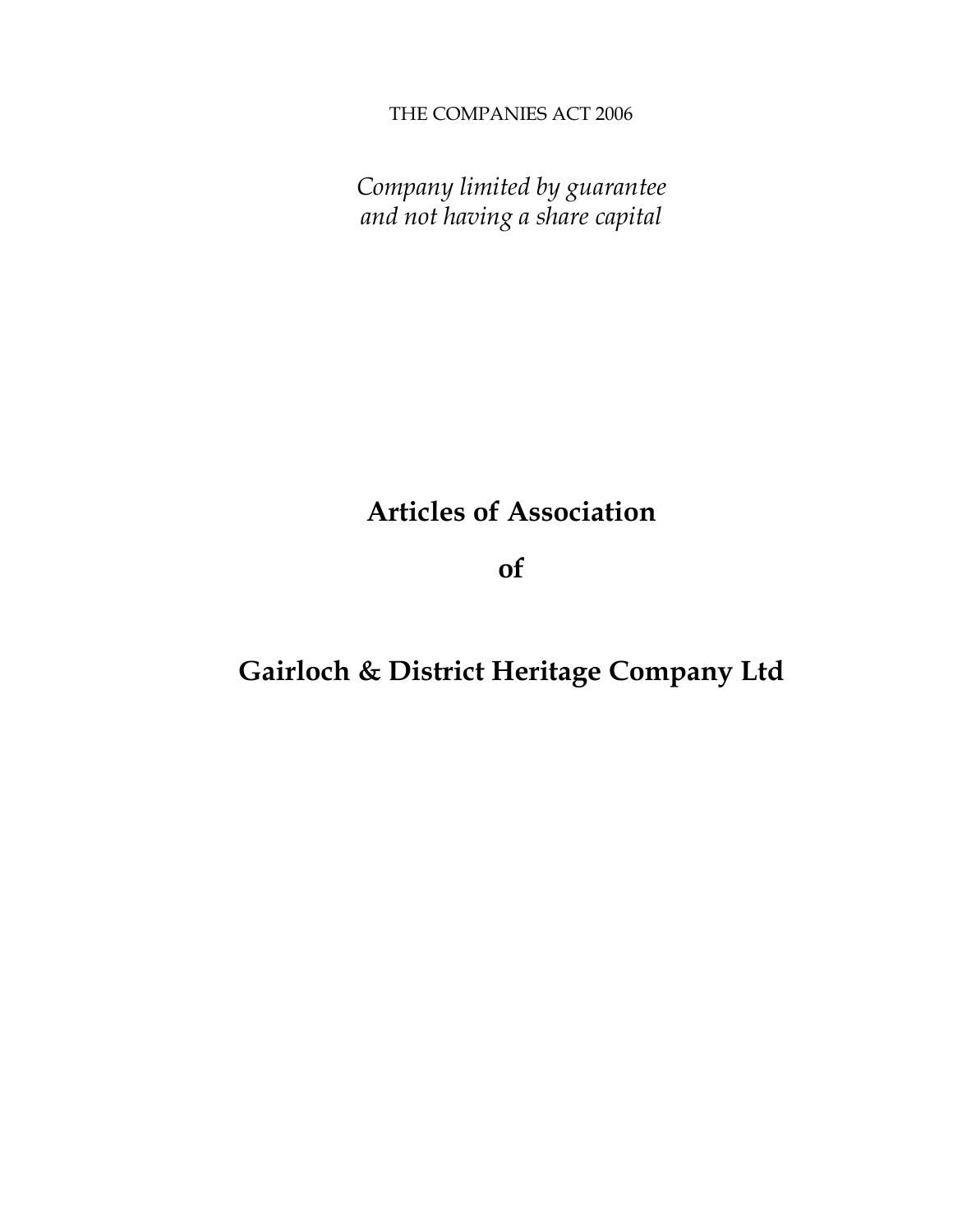### THE COMPANIES ACT 2006

Company limited by guarantee and not having a share capital

#### **Articles of Association**

**of**

### **Gairloch & District Heritage Company Ltd**

#### **SECTION A**

|     | <b>NAME</b>                                                                                                                                                                                                                                                                                                                                                                                         |
|-----|-----------------------------------------------------------------------------------------------------------------------------------------------------------------------------------------------------------------------------------------------------------------------------------------------------------------------------------------------------------------------------------------------------|
| 1.  | The name of the company is "Gairloch & District Heritage Company Ltd" ("the                                                                                                                                                                                                                                                                                                                         |
|     | Company").                                                                                                                                                                                                                                                                                                                                                                                          |
|     |                                                                                                                                                                                                                                                                                                                                                                                                     |
|     | <b>REGISTERED OFFICE</b>                                                                                                                                                                                                                                                                                                                                                                            |
| 2.  | The Registered Office of the Company is situated in Scotland.                                                                                                                                                                                                                                                                                                                                       |
|     |                                                                                                                                                                                                                                                                                                                                                                                                     |
|     | <b>PURPOSES</b>                                                                                                                                                                                                                                                                                                                                                                                     |
| 3.  | The Purposes of the Company, as a Registered Charity, are to promote and encourage<br>interest in, and care for, the history, culture, beauty and character of the Parish of<br>Gairloch, for the benefit of all who wish to be engaged in such advancement of its<br>heritage, be they locally resident, visiting the area in person or in contact through any<br>form of communication from afar. |
|     | <b>ACTIVITIES</b>                                                                                                                                                                                                                                                                                                                                                                                   |
| 4.1 | To maintain the Gairloch Heritage Museum/Taigh-tasgaidh Gheàrrloch and to<br>acquire by means of gift, purchase or loan historical relics and records for the<br>purpose of exhibition, preservation and safe custody.                                                                                                                                                                              |
| 4.2 | To preserve archaeological remains, artefacts and other objects which reflect or are<br>connected with the history, culture and life of the parish of Gairloch.                                                                                                                                                                                                                                     |
| 4.3 | To collect, collate, preserve and present pictorial, oral and literary records,<br>maintaining appropriate records and details as necessary to facilitate their wider use.                                                                                                                                                                                                                          |
| 4.4 | To encourage, support and carry out research into matters of historic and cultural<br>interest in the parish of Gairloch, helping to disseminate the findings to the wider<br>public.                                                                                                                                                                                                               |
| 4.5 | To promote understanding in and knowledge of the Gaelic language and literature.                                                                                                                                                                                                                                                                                                                    |
|     | <b>POWERS</b>                                                                                                                                                                                                                                                                                                                                                                                       |
| 5   | The Company shall have the following powers, but only in furtherance of the Purposes                                                                                                                                                                                                                                                                                                                |
|     | (and wherein reference to "property" means any property, assets or rights, heritable or                                                                                                                                                                                                                                                                                                             |
|     | moveable, wherever situated).                                                                                                                                                                                                                                                                                                                                                                       |
|     | General                                                                                                                                                                                                                                                                                                                                                                                             |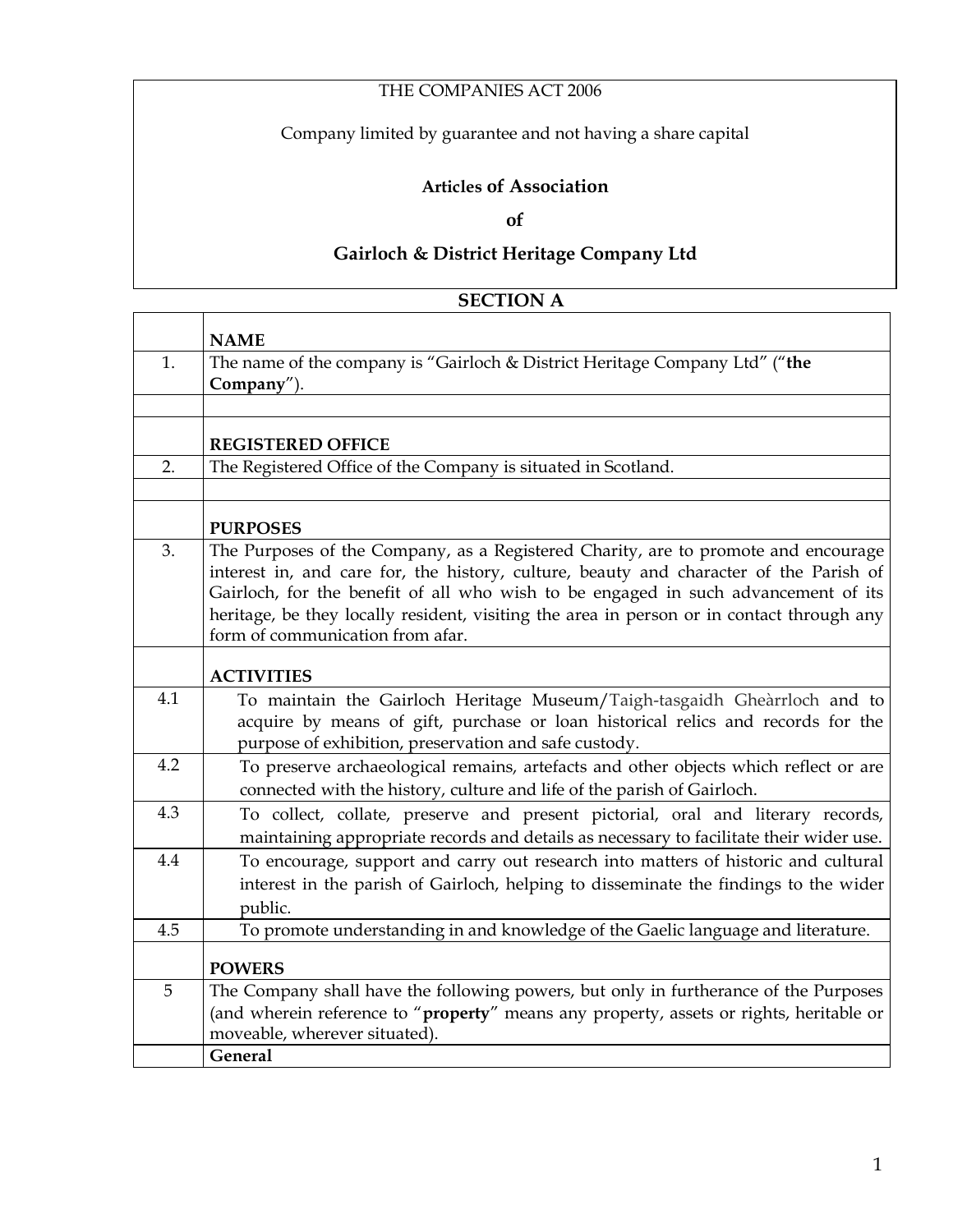| 5.1  | To encourage and develop a spirit of voluntary or other commitment by, or co-operation                         |
|------|----------------------------------------------------------------------------------------------------------------|
|      | with individuals, unincorporated associations, societies, federations, partnerships,                           |
|      | corporate bodies, agencies, undertakings, local authorities, unions, co-operatives, trusts                     |
|      | and others and any groups or groupings thereof willing to assist the Company to                                |
|      | achieve the Purposes.                                                                                          |
| 5.2  | To promote and carry out research, surveys and investigations and to promote, develop                          |
|      | and manage initiatives, projects and programmes.                                                               |
| 5.3  | To make such representation to official bodies as may be necessary to safeguard its                            |
|      | purposes and the public interest.                                                                              |
| 5.4  | To provide advice, consultancy, training, tuition, expertise and assistance.                                   |
| 5.5  | To prepare, organise, promote and implement training courses, exhibitions, lectures,                           |
|      | seminars, conferences, events and workshops, to collect, collate, disseminate and                              |
|      | exchange information and to prepare, produce, edit, publish, exhibit and distribute                            |
|      | articles, pamphlets, books and other publications, tapes, motion and still pictures, music                     |
|      | and drama and other materials, all in any medium.                                                              |
|      | Property                                                                                                       |
| 5.6  | To purchase, take on lease, hire, or otherwise acquire any property suitable for the                           |
|      | Company and to construct, convert, improve, develop, conserve, maintain, alter and                             |
|      | demolish any buildings or erections whether of a permanent or temporary nature, and                            |
|      | manage and operate or arrange for the professional or other appropriate management                             |
|      | and operation of the Company's property.                                                                       |
| 5.7  | To sell, let, hire, license, give in exchange and otherwise dispose of all or any part of the                  |
| 5.8  | property of the Company.                                                                                       |
|      | To establish and administer a building fund or funds or guarantee fund or funds or<br>endowment fund or funds. |
|      | Employment                                                                                                     |
| 5.9  | To employ, contract with, train and pay such staff (whether employed or self-employed)                         |
|      | as are considered appropriate for the proper conduct of the activities of the Company.                         |
|      | <b>Funding and Financial</b>                                                                                   |
| 5.10 | To take such steps as may be deemed appropriate for the purpose of raising funds for                           |
|      | the activities of the Company.                                                                                 |
| 5.11 | To accept subscriptions, grants, donations, gifts, legacies and endowments of all kinds,                       |
|      | either absolutely or conditionally or in trust.                                                                |
| 5.12 | To borrow or raise money for the Purposes and to give security in support of any such                          |
|      | borrowings by the Company and/or in support of any obligations undertaken by the                               |
|      | Company.                                                                                                       |
| 5.13 | To set aside funds not immediately required as a reserve or for specific purposes.                             |
| 5.14 | To invest any funds which are not immediately required for the activities of the                               |
|      | Company in such investments as may be considered appropriate, which may be held in                             |
|      | the name of a nominee Company under the instructions of the Board of Directors, and to                         |
|      | dispose of, and vary, such investments.                                                                        |
| 5.15 | To make grants or loans of money and to give guarantees.                                                       |
| 5.16 | To draw, make, accept, endorse, discount, negotiate, execute and issue promissory notes,                       |
|      | bills, cheques and other instruments and to operate bank accounts.                                             |
|      | Development                                                                                                    |
| 5.17 | To establish, manage and/or support any other charitable organisation, and to make                             |
|      | donations for any charitable purpose falling within the Purposes.                                              |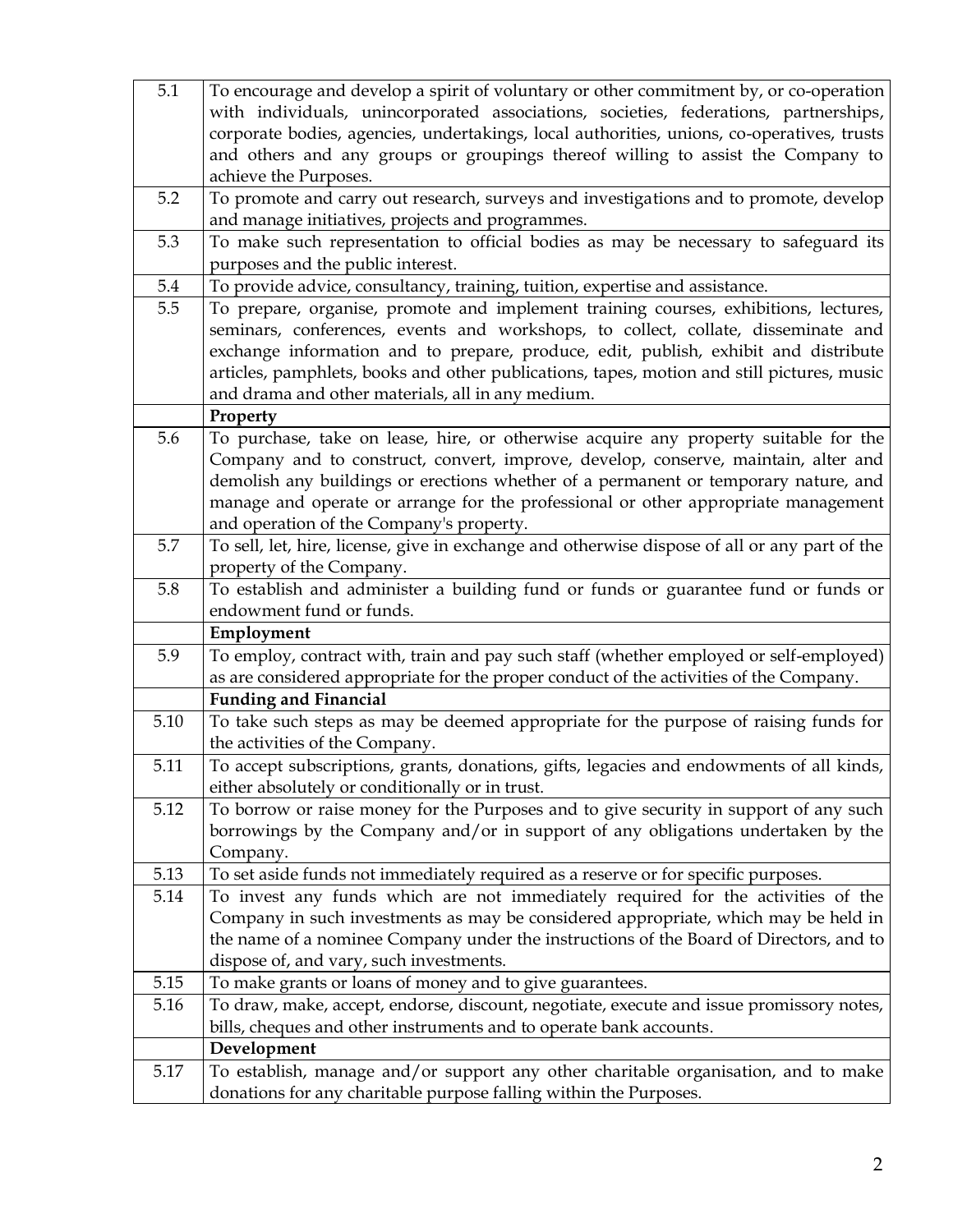| 5.18  | To establish, operate and administer and/or otherwise acquire any separate trading                                                                                      |
|-------|-------------------------------------------------------------------------------------------------------------------------------------------------------------------------|
|       | company or association, whether charitable or not.                                                                                                                      |
| 5.19  | To enter into any arrangement with any organisation, government or authority which                                                                                      |
|       | may be advantageous for the purposes of the activities of the Company and to enter into                                                                                 |
|       | any arrangement for co-operation, mutual assistance, or sharing profit with any                                                                                         |
|       | charitable organisation.                                                                                                                                                |
| 5.20  | To enter into contracts to provide services to or on behalf of others.                                                                                                  |
|       | <b>Insurance and Protection</b>                                                                                                                                         |
| 5.21  | To effect insurance of all kinds (which may include indemnity insurance in respect of                                                                                   |
|       | Directors and employees).                                                                                                                                               |
| 5.22  | To oppose, or object to, any application or proceedings which may prejudice the interests                                                                               |
|       | of the Company.                                                                                                                                                         |
|       | Ancillary                                                                                                                                                               |
| 5.23  | To pay the costs of forming the Company and its subsequent development.                                                                                                 |
| 5.24  | To carry out the Purposes as principal, agent, contractor, trustee or in any other capacity.                                                                            |
| 5.25  | To do anything else within the law which promotes or helps to promote the Purposes.                                                                                     |
|       |                                                                                                                                                                         |
|       |                                                                                                                                                                         |
|       | <b>CONSTRAINTS ON RETURNS TO MEMBERS AND DIRECTORS</b>                                                                                                                  |
| 6.1   | The income and property of the Company shall be applied solely towards promoting the<br>Purposes and do not belong to the members.                                      |
|       |                                                                                                                                                                         |
| 6.2   | No part of the income or property of the Company shall be paid or transferred (directly<br>or indirectly) to the members of the Company, or to any other individual, or |
|       |                                                                                                                                                                         |
|       | organisation whether by way of dividend, bonus or otherwise howsoever by profit,<br>except in the circumstances provided for in Clause 6.4.                             |
| 6.3   | A Director may serve as an employee (full-time or part-time) of the organisation and                                                                                    |
|       | receive remuneration therefor provided all relevant statutory requirements are complied                                                                                 |
|       | with and it is in the best interests of the Company.                                                                                                                    |
| 6.4   | Subject to Article 6.3 no benefit (whether in money or in kind) shall be given by the                                                                                   |
|       | Company to any member or Director except the possibility of:                                                                                                            |
| 6.4.1 | repayment of out-of-pocket expenses to Directors (subject to prior agreement by the                                                                                     |
|       | Board of Directors); or                                                                                                                                                 |
| 6.4.2 | reasonable remuneration to any member or Director in return for specific services                                                                                       |
|       | actually rendered to the Company (not being of a management nature normally                                                                                             |
|       | carried out by a director of a company) in accordance with section 67 of the Charities                                                                                  |
|       | Act; or                                                                                                                                                                 |
| 6.4.3 | payment of interest at a rate not exceeding the commercial rate on money lent to the                                                                                    |
|       | Company by any member or Director; or                                                                                                                                   |
| 6.4.4 | payment of rent at a rate not exceeding the open market rent for property let to the                                                                                    |
|       | Company by any member or Director; or                                                                                                                                   |
| 6.4.5 | the purchase of property from any member or Director provided that such purchase                                                                                        |
|       | is at or below market value or the sale of property to any member or Director                                                                                           |
|       | provided that such sale is at or above market value; or                                                                                                                 |
| 6.4.6 | payment by way of any indemnity, where appropriate;                                                                                                                     |
|       | and in any such event the terms of Articles 36 - 38 shall specifically apply.                                                                                           |
|       |                                                                                                                                                                         |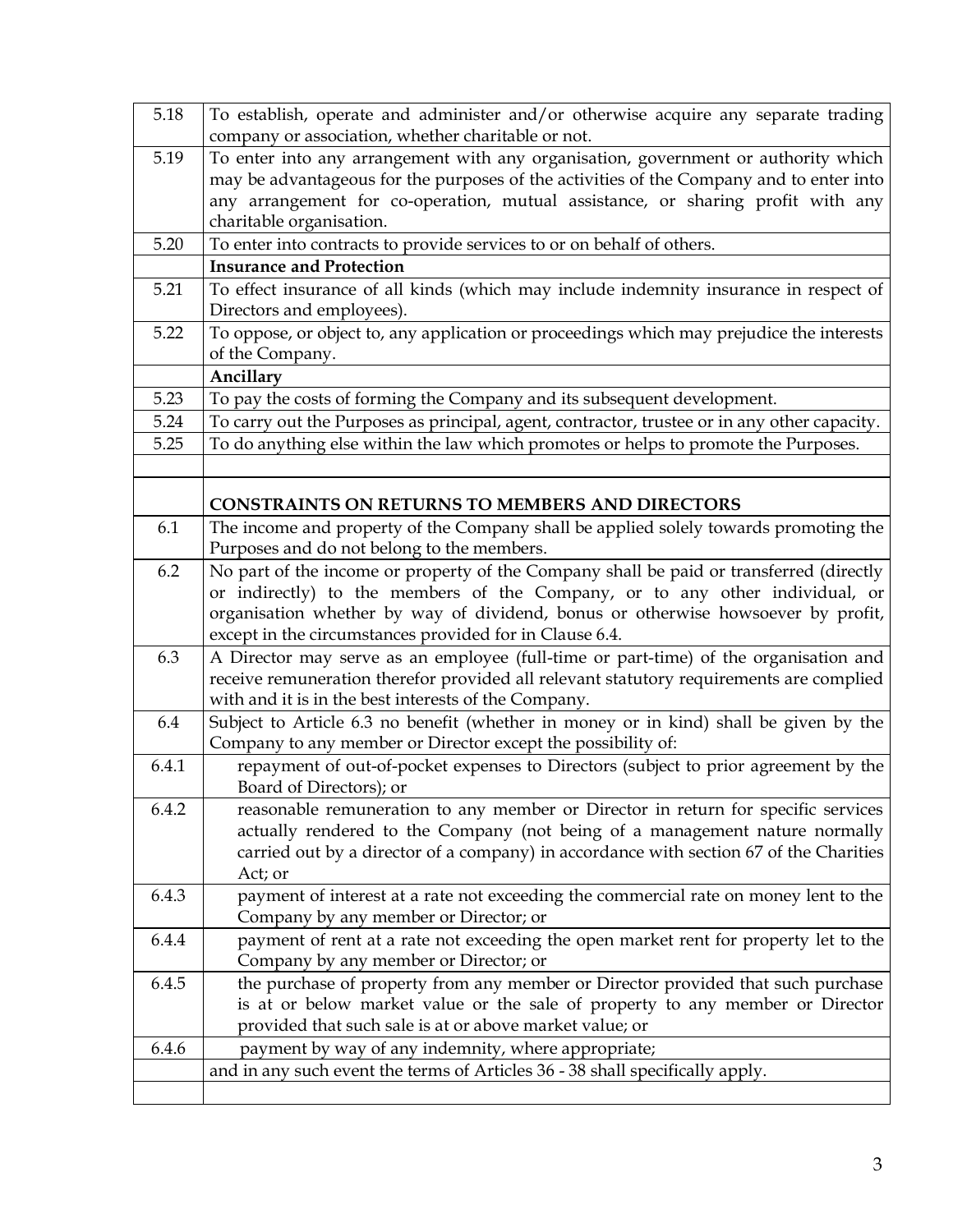|     | <b>LIMIT OF LIABILITY</b>                                                                                                                                                                                                                                                                                                                                                                                                                                                                                                                                                                                                                                                                                                                                                                                                                                                                                                                                                                                                                                                                                                                    |
|-----|----------------------------------------------------------------------------------------------------------------------------------------------------------------------------------------------------------------------------------------------------------------------------------------------------------------------------------------------------------------------------------------------------------------------------------------------------------------------------------------------------------------------------------------------------------------------------------------------------------------------------------------------------------------------------------------------------------------------------------------------------------------------------------------------------------------------------------------------------------------------------------------------------------------------------------------------------------------------------------------------------------------------------------------------------------------------------------------------------------------------------------------------|
| 7.1 | The liability of all members of the Company is limited.                                                                                                                                                                                                                                                                                                                                                                                                                                                                                                                                                                                                                                                                                                                                                                                                                                                                                                                                                                                                                                                                                      |
| 7.2 | Every member of the Company undertakes to contribute such amount as may be<br>required (not exceeding £1) to the property of the Company if it should be wound up<br>whilst he, she or it is a member or within one year after he, she or it ceases to be a<br>member (for whatever reason), for payment of its debts and liabilities contracted before<br>he, she or it ceases to be a member, and of the costs, charges and expenses of winding<br>up.                                                                                                                                                                                                                                                                                                                                                                                                                                                                                                                                                                                                                                                                                     |
|     | <b>DISSOLUTION</b>                                                                                                                                                                                                                                                                                                                                                                                                                                                                                                                                                                                                                                                                                                                                                                                                                                                                                                                                                                                                                                                                                                                           |
| 8.1 | The winding-up of the Company may take place only on the decision of not less than<br>75% of its members who are present and voting at a General Meeting called specifically<br>(but not necessarily exclusively) for the purpose.                                                                                                                                                                                                                                                                                                                                                                                                                                                                                                                                                                                                                                                                                                                                                                                                                                                                                                           |
| 8.2 | Upon the winding up or dissolution of the Company any debts and liabilities are to be<br>satisfied exclusively by assets other than the Collection. If there remains after the<br>satisfaction of all its debts and liabilities any property whatsoever the same shall not be<br>paid to or distributed amongst the members of the Company but shall be given or<br>transferred to the local authority to benefit some other organisation or institution having<br>objects which are entirely similar to any of the objects of the Company and which shall<br>prohibit the distribution of its or their income and property amongst its or their<br>members to an extent at least as great as is imposed by the Company under or by virtue<br>of Article 6 of Section A of the Articles hereof, such organisation or organisations,<br>institution or institutions to be determined by the members of the Company at or before<br>the time of dissolution. The Collection and Records shall not be disposed of individually<br>but the whole shall be transferred in accordance with the provisions of the Collection<br>Development Policy. |
|     | <b>INTERPRETATION</b>                                                                                                                                                                                                                                                                                                                                                                                                                                                                                                                                                                                                                                                                                                                                                                                                                                                                                                                                                                                                                                                                                                                        |
| 9   | The definitions included in Article 2 of Section B are incorporated into these Articles.                                                                                                                                                                                                                                                                                                                                                                                                                                                                                                                                                                                                                                                                                                                                                                                                                                                                                                                                                                                                                                                     |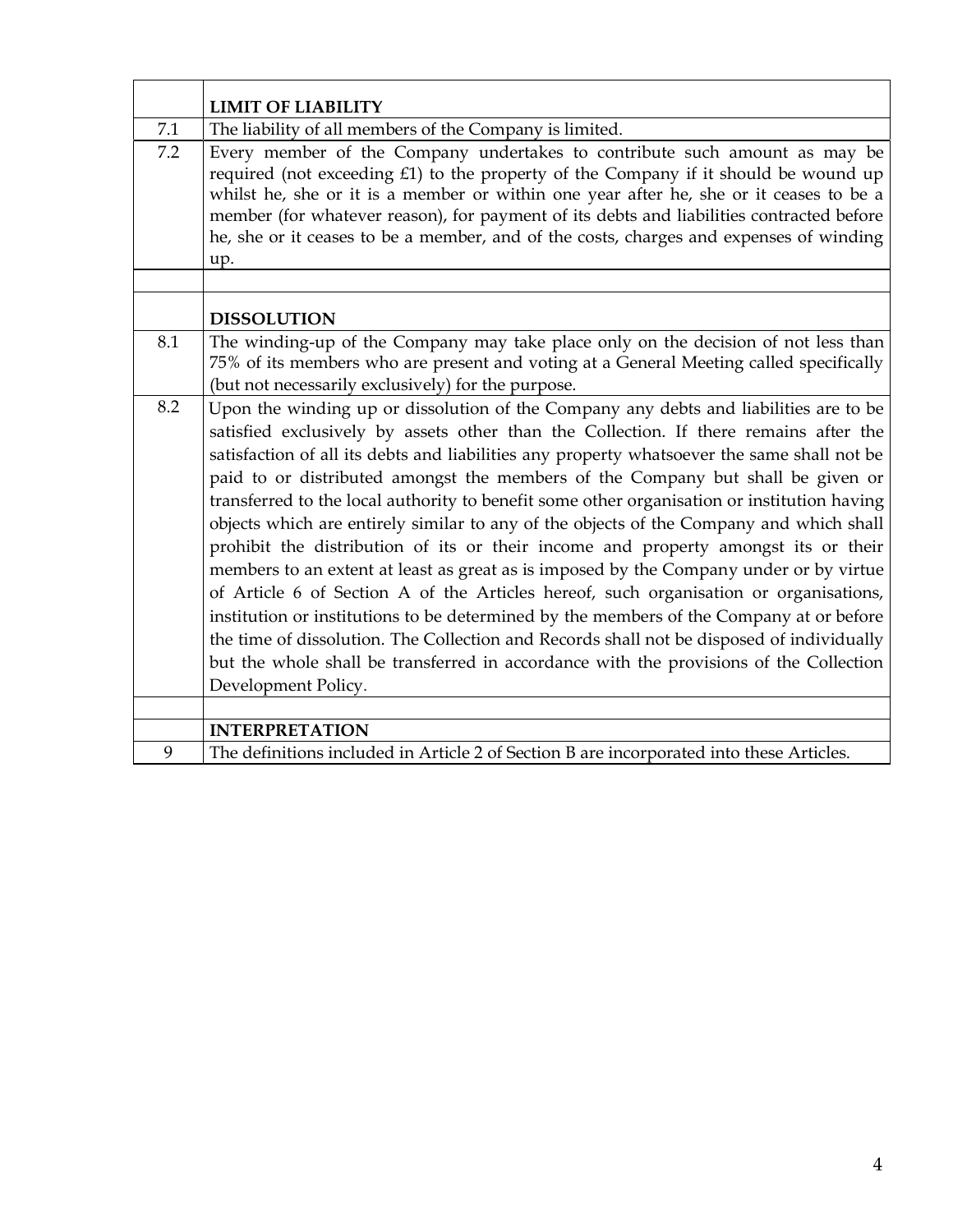#### **SECTION B**

|                | DEFINITIONS and INTRODUCTORY                                                                      |
|----------------|---------------------------------------------------------------------------------------------------|
| $\mathbf{1}$   | No standard Table of Articles of Association are imported into or shall apply to the              |
|                | Company.                                                                                          |
| $\overline{2}$ | In these Articles of Association, the following definitions apply throughout:                     |
|                | "Act" means the Companies Act 2006 as amended and every statutory modification                    |
|                | and re-enactment thereof for the time being in force.                                             |
|                | "AGM" means an Annual General Meeting.                                                            |
|                | "Article(s)" means this or these Articles of Association.                                         |
|                | "Board" means the Board of Directors.                                                             |
|                | "Charities Act" means the Charities and Trustee Investment (Scotland) Act 2005 and                |
|                | every statutory modification or re-enactment thereof for the time being in force.                 |
|                | "Clear days" means a period excluding the day when notice is given and the day of<br>the meeting. |
|                | "Director(s)" means the director(s) for the time being of the Company.                            |
|                | "EGM" means an Extraordinary General Meeting.                                                     |
|                | "Organisation" means any unincorporated association, society, federation,                         |
|                | partnership, corporate body, agency, undertaking, local authority, union, co-                     |
|                | operative, trust or other organisation (not being an individual person).                          |
|                | "Property" means any property, assets or rights, heritable or moveable, wherever                  |
|                | situated in the world.                                                                            |
|                | "Subscribers" means those persons who have subscribed to these Articles.                          |
| 3              | Words importing the singular number only shall include the plural number, and vice                |
|                | versa; and words importing the masculine gender only shall include the feminine<br>gender.        |
| $\overline{4}$ | The Company is established to achieve the Purposes.                                               |
|                |                                                                                                   |
|                |                                                                                                   |
|                | <b>GENERAL STRUCTURE OF THE COMPANY</b>                                                           |
| 5              | The structure of the Company comprises:                                                           |
| 5.1            | Members - comprising Members (who have the right to attend the AGM and any                        |
|                | EGM and have important powers under these Articles and the Act, who elect people                  |
|                | to serve as Directors and take decisions in relation to any changes to these Articles);           |
|                | and                                                                                               |
| 5.2            | Directors - who hold regular meetings between each AGM, set the strategy and                      |
|                | policy of the Company, generally control and supervise the activities of the                      |
|                | Company and, in particular, are responsible for monitoring its financial position                 |
|                | and, where there are no employees or managers appointed, are responsible also for                 |
|                | the day-to-day management of the Company.                                                         |
|                |                                                                                                   |
|                | <b>MEMBERSHIP</b>                                                                                 |
|                |                                                                                                   |
| 6              | The members of the Company shall consist of the Subscribers and such other persons                |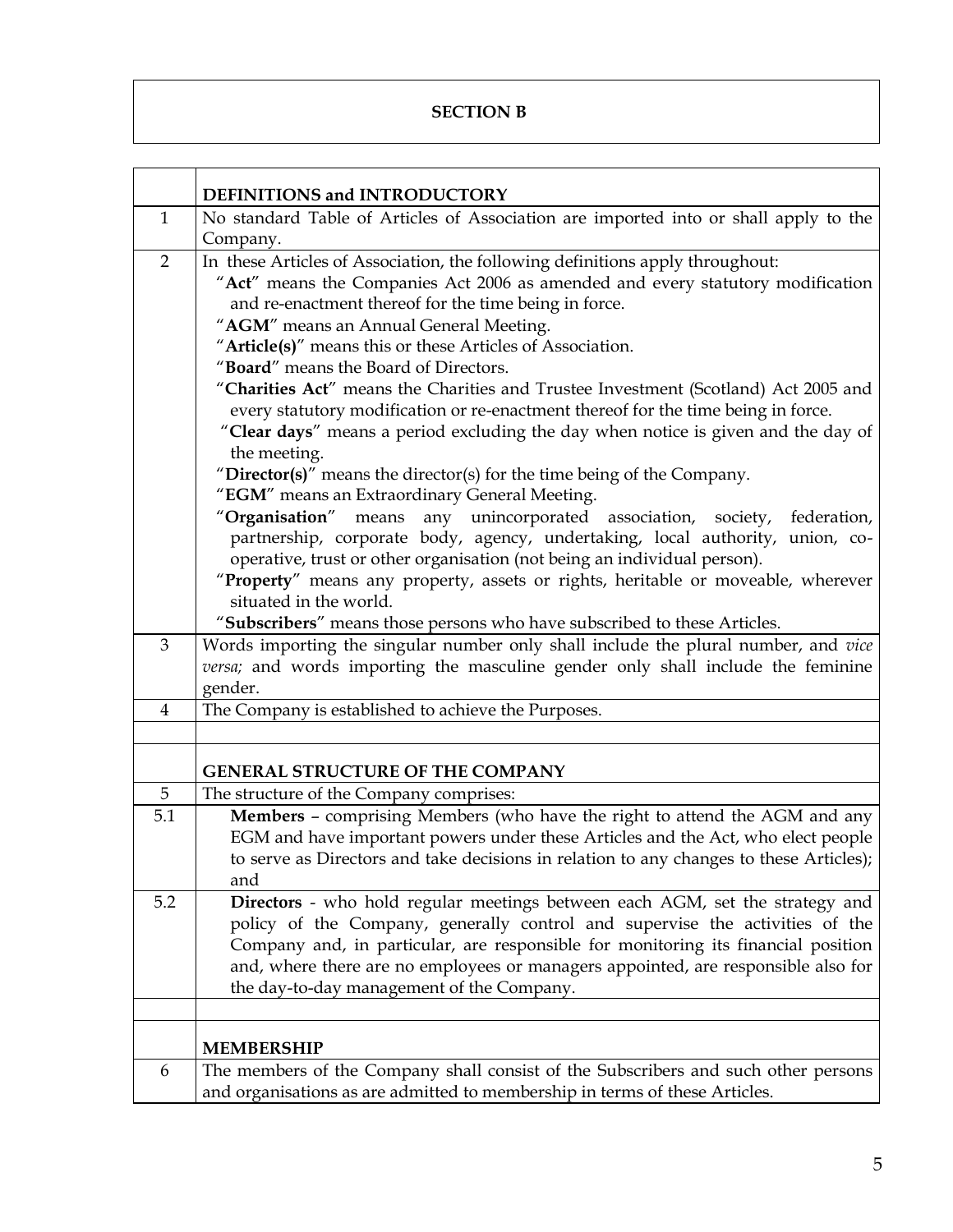| $\overline{7}$ | Membership of the Company is open to:                                                                                                                                                                                                                                                                                                                                                                                                                                                                                                                                  |
|----------------|------------------------------------------------------------------------------------------------------------------------------------------------------------------------------------------------------------------------------------------------------------------------------------------------------------------------------------------------------------------------------------------------------------------------------------------------------------------------------------------------------------------------------------------------------------------------|
| 7.1            | Individual Members: those individuals aged 18 and over who support the Purposes.                                                                                                                                                                                                                                                                                                                                                                                                                                                                                       |
| 7.2            | Family Members: two individuals aged 18 and over living at the same address (each                                                                                                                                                                                                                                                                                                                                                                                                                                                                                      |
|                | named) and their children, if any, aged under 18, who support the Purposes. Each of                                                                                                                                                                                                                                                                                                                                                                                                                                                                                    |
|                | the two individuals has the same voting rights as an Individual Member. Their                                                                                                                                                                                                                                                                                                                                                                                                                                                                                          |
|                | children are neither eligible to stand for election to the Board, nor to vote at any                                                                                                                                                                                                                                                                                                                                                                                                                                                                                   |
|                | General Meeting.                                                                                                                                                                                                                                                                                                                                                                                                                                                                                                                                                       |
| 7.3            | Organisation Member: a business, company, group, organisation or similar which                                                                                                                                                                                                                                                                                                                                                                                                                                                                                         |
|                | supports the Purposes, represented by a named person acting on its behalf.                                                                                                                                                                                                                                                                                                                                                                                                                                                                                             |
| 7.4            | Junior Members: those individuals who are aged between 12 and 17 who support                                                                                                                                                                                                                                                                                                                                                                                                                                                                                           |
|                | the Purposes. Junior Members are neither eligible to stand for election to the Board                                                                                                                                                                                                                                                                                                                                                                                                                                                                                   |
|                | nor to vote at any General Meeting.                                                                                                                                                                                                                                                                                                                                                                                                                                                                                                                                    |
| 8              | The following conditions apply to membership:                                                                                                                                                                                                                                                                                                                                                                                                                                                                                                                          |
| 8.1            | the Company shall have not fewer than 20 members at any time; and                                                                                                                                                                                                                                                                                                                                                                                                                                                                                                      |
| 8.2            | in the event that the number of members falls below 30, the Board may not conduct<br>any business other than to ensure the admission of sufficient members to achieve the<br>minimum number.                                                                                                                                                                                                                                                                                                                                                                           |
| 9              | The Board shall promptly consider applications for membership, made in such written<br>form as it shall prescribe from time to time, determining if the terms of Article 7 apply<br>and into which category of membership each applicant shall belong, and immediately<br>thereafter shall approve any valid application provided the applicant is not excluded by<br>virtue of the Act, the Charities Act or any provision of the Articles or has previously<br>been a member of the Company and continues to be excluded from membership by<br>virtue of Article 13. |
| 10             | The Board shall maintain a Register of Members, setting out the name and postal<br>address of each member, the name of the organisation's nominated representative(s),<br>the relative category of membership, the date of the member's appointment and<br>cessation and any other information that the Board deem appropriate.                                                                                                                                                                                                                                        |
|                | <b>MEMBERSHIP SUBSCRIPTIONS</b>                                                                                                                                                                                                                                                                                                                                                                                                                                                                                                                                        |
|                |                                                                                                                                                                                                                                                                                                                                                                                                                                                                                                                                                                        |
| 11             | Members shall be required to pay such annual membership subscription, which the<br>Board shall from time to time determine. Only those members who have paid their<br>current subscription are entitled to take part in and vote at any General Meeting.                                                                                                                                                                                                                                                                                                               |
| 12             | An individual who, or organisation which, ceases to be a member (for whatever reason)<br>shall not be entitled to any refund of membership subscription.                                                                                                                                                                                                                                                                                                                                                                                                               |
|                |                                                                                                                                                                                                                                                                                                                                                                                                                                                                                                                                                                        |
|                | <b>CESSATION OF MEMBERSHIP</b>                                                                                                                                                                                                                                                                                                                                                                                                                                                                                                                                         |
| 13             | A member shall cease to be a member if:                                                                                                                                                                                                                                                                                                                                                                                                                                                                                                                                |
| 13.1           | he, she or it sends written notice of resignation to the Company; or                                                                                                                                                                                                                                                                                                                                                                                                                                                                                                   |
| 13.2           | he, she or it ceases to comply with the criteria for membership set out in Article 7; or                                                                                                                                                                                                                                                                                                                                                                                                                                                                               |
| 13.3           | being an individual, he or she becomes insolvent or apparently insolvent or makes                                                                                                                                                                                                                                                                                                                                                                                                                                                                                      |
|                | any arrangement with his or her creditors; or                                                                                                                                                                                                                                                                                                                                                                                                                                                                                                                          |
| 13.4           | being an organisation, it goes into receivership, goes into liquidation, dissolves or                                                                                                                                                                                                                                                                                                                                                                                                                                                                                  |
|                | otherwise ceases to exist (the right of membership not being assignable); or                                                                                                                                                                                                                                                                                                                                                                                                                                                                                           |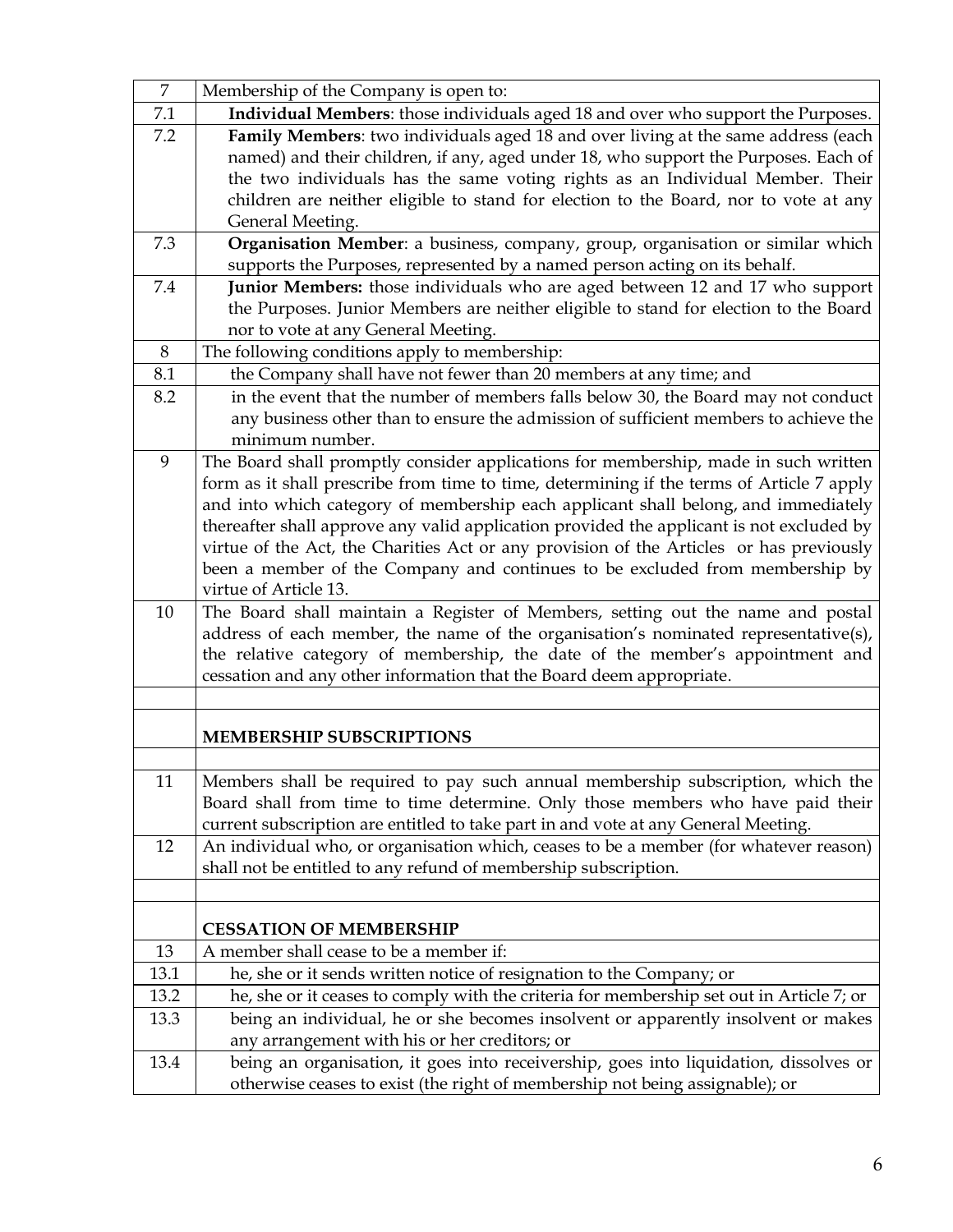| 13.5 | the annual subscription due remains outstanding for more than six calendar months<br>(and provided that the member in question has been given at least one written |
|------|--------------------------------------------------------------------------------------------------------------------------------------------------------------------|
|      | reminder) and if the Board chooses to expel that member from membership; or                                                                                        |
| 13.6 | a resolution that a member be expelled is passed by a majority of at least 75% of the                                                                              |
|      | members present and voting at a General Meeting, of which not less than 21 days'                                                                                   |
|      | previous notice specifying the intention to propose such resolution and the grounds                                                                                |
|      | on which it is proposed shall have been sent to all Directors, all members and the                                                                                 |
|      | Company Secretary (if applicable) and also to the member whose removal is in                                                                                       |
|      | question, such member being entitled to be heard at that meeting; or                                                                                               |
| 13.7 | being an individual, he or she dies (the right of membership not being assignable).                                                                                |
|      |                                                                                                                                                                    |
|      | <b>GENERAL MEETINGS (Meetings of Members)</b>                                                                                                                      |
| 14   | The Board shall convene an AGM in each year, at such time as it may determine, Not                                                                                 |
|      | more than 15 months shall elapse between one AGM and the holding of the next.                                                                                      |
| 15   | The business of each AGM may include:                                                                                                                              |
| 15.1 | a report by the Chairman on the activities of the Company;                                                                                                         |
| 15.2 | the election of Directors;                                                                                                                                         |
| 15.3 | fixing of annual subscriptions;                                                                                                                                    |
| 15.4 | a report by the accountant or auditor (if applicable);                                                                                                             |
| 15.5 | approval of the accounts of the Company; and                                                                                                                       |
| 15.6 | the appointment of the accountant or auditor (if applicable).                                                                                                      |
| 16   | The provisions with regard to EGMs are as follows:                                                                                                                 |
| 16.1 | all General Meetings, other than AGMs, shall be called EGMs.                                                                                                       |
| 16.2 | the Board must convene an EGM within 28 days of a valid requisition. To be valid,                                                                                  |
|      | such requisition must be signed by not less than 10% of the members, must clearly                                                                                  |
|      | state the purposes of the meeting and must be delivered to the Registered Office.                                                                                  |
|      | The requisition may consist of several documents in like form each signed by one or                                                                                |
|      | more requisitionists.                                                                                                                                              |
| 17   | Subject to the terms of Article 67, the provisions regarding notice of General Meetings                                                                            |
|      | and AGMs are as follows:                                                                                                                                           |
| 17.1 | 14 clear days' notice shall be given of every General Meeting and 21 clear days'                                                                                   |
|      | notice shall be given of every AGM to each member, Director, the Company                                                                                           |
|      | Secretary (if applicable) and the auditor (if applicable);                                                                                                         |
| 17.2 | the notice shall specify the place, the day and the hour of the meeting, the general                                                                               |
|      | nature of any business and the full text of any Special Resolutions proposed in terms                                                                              |
|      | of Article 23;                                                                                                                                                     |
| 17.3 | the accidental omission to give notice of a General Meeting or an AGM to, or the                                                                                   |
|      | non-receipt of such notice by, any member, person or organisation entitled to receive                                                                              |
|      | notice thereof shall not invalidate any resolution passed at or proceedings of any                                                                                 |
|      | General Meeting or AGM.                                                                                                                                            |
|      |                                                                                                                                                                    |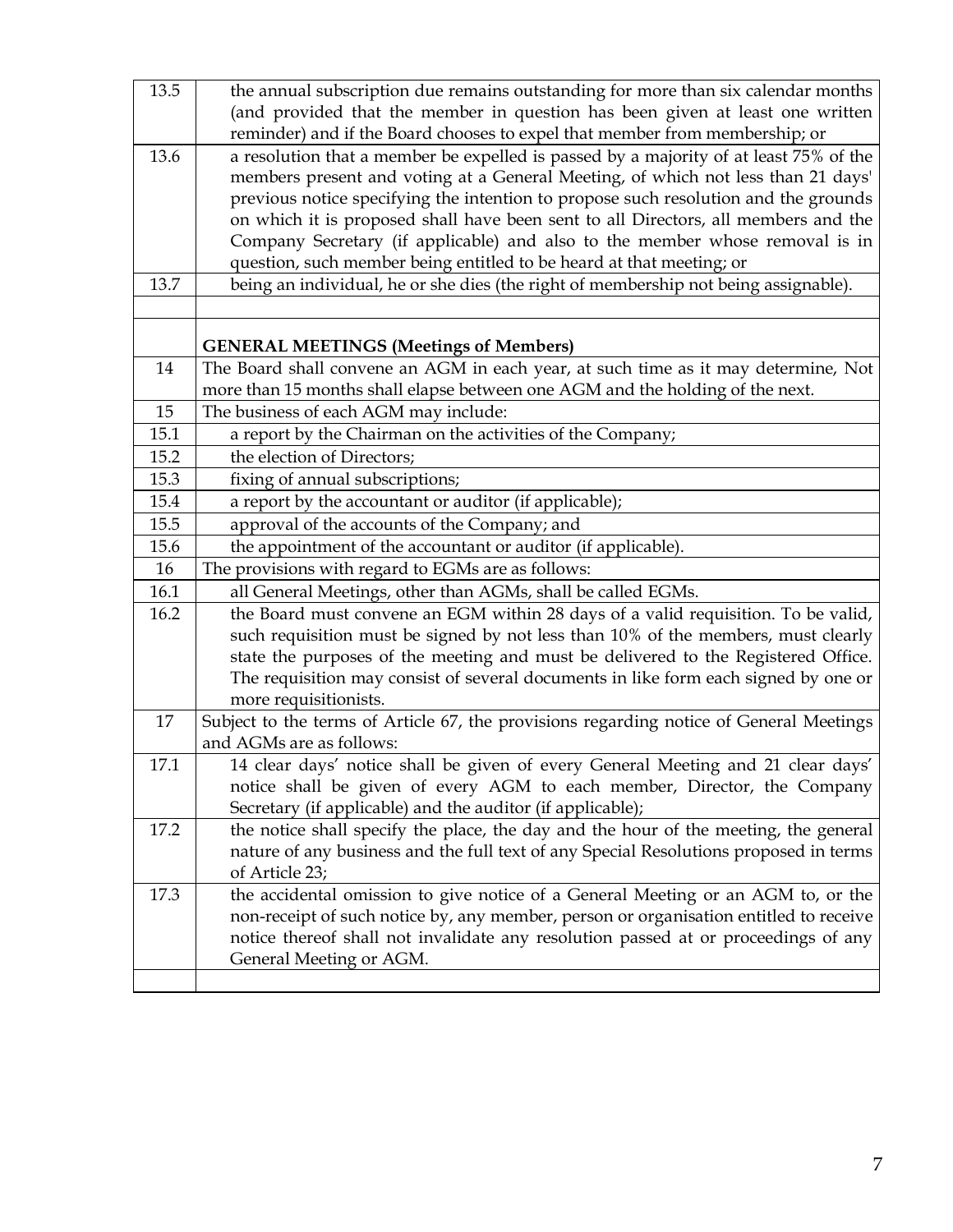|        | <b>CHAIRMAN OF GENERAL MEETINGS</b>                                                                                                                                                                                                                                                                                                                                                                                                                                                                                                                                                                                                                                                                                                  |
|--------|--------------------------------------------------------------------------------------------------------------------------------------------------------------------------------------------------------------------------------------------------------------------------------------------------------------------------------------------------------------------------------------------------------------------------------------------------------------------------------------------------------------------------------------------------------------------------------------------------------------------------------------------------------------------------------------------------------------------------------------|
| 18     | The Chairman of the Company, whom failing the Vice-Chairman of the Company (if<br>any), shall act as chairman of each General Meeting. If neither the Chairman nor the<br>Vice-Chairman is present or willing to act as chairman of the meeting within 15 minutes<br>after the time at which the General Meeting in question was due to commence, the<br>Directors present shall elect from among themselves one of the Elected Directors who<br>will act as chairman of that meeting.                                                                                                                                                                                                                                               |
|        |                                                                                                                                                                                                                                                                                                                                                                                                                                                                                                                                                                                                                                                                                                                                      |
|        | <b>QUORUM AT GENERAL MEETINGS</b>                                                                                                                                                                                                                                                                                                                                                                                                                                                                                                                                                                                                                                                                                                    |
| 19     | The quorum for a General Meeting shall be 10% of the members, in either event being<br>present in person or by proxy. No business shall be dealt with at any General Meeting<br>unless a quorum is present.                                                                                                                                                                                                                                                                                                                                                                                                                                                                                                                          |
| 20     | If a quorum is not present within 15 minutes after the time at which the General<br>Meeting was due to commence, or if, during a General Meeting, a quorum ceases to be<br>present, the General Meeting shall stand adjourned to such time, date and place as may<br>be fixed by the chairman of the meeting.                                                                                                                                                                                                                                                                                                                                                                                                                        |
|        | <b>VOTING AT GENERAL MEETINGS</b>                                                                                                                                                                                                                                                                                                                                                                                                                                                                                                                                                                                                                                                                                                    |
| 21     | The chairman of the meeting shall endeavour to achieve consensus wherever possible<br>but, if necessary, questions arising shall be decided by being put to the vote.                                                                                                                                                                                                                                                                                                                                                                                                                                                                                                                                                                |
| 22     | The provisions regarding voting are as follows:                                                                                                                                                                                                                                                                                                                                                                                                                                                                                                                                                                                                                                                                                      |
| 22.1   | each member (in accordance with Article 7) shall have one vote, to be exercised in<br>person or by proxy by a show of hands (unless a secret ballot is demanded by the<br>chairman of the meeting, or by at least two members present at the meeting and<br>entitled to vote, which may be demanded only before any show of hands takes place<br>and shall be taken immediately at the same meeting, shall be conducted in such a<br>manner as the chairman of the meeting may direct and the result of which shall be<br>declared at the same meeting at which the ballot was demanded and, in that event,<br>the chairman of the meeting shall appoint and instruct tellers, who may cast their<br>own personal votes if members); |
| 22.2   | Junior Members shall have no vote;                                                                                                                                                                                                                                                                                                                                                                                                                                                                                                                                                                                                                                                                                                   |
| 22.3   | whilst actual attendance by members is to be encouraged at General Meetings,<br>any member shall be entitled to complete one form of proxy to appoint a proxy to<br>attend a General Meeting on his or her behalf, in respect of which the following<br>apply:                                                                                                                                                                                                                                                                                                                                                                                                                                                                       |
| 22.3.1 | a proxy need not be a member;                                                                                                                                                                                                                                                                                                                                                                                                                                                                                                                                                                                                                                                                                                        |
| 22.3.2 | a proxy appointed to attend and vote at any meeting instead of a member shall<br>have the same right as the member who appointed him or her to speak at the<br>meeting and to vote thereat; and                                                                                                                                                                                                                                                                                                                                                                                                                                                                                                                                      |
| 22.3.3 | the form appointing the Proxy shall be in terms of the Schedule hereto;                                                                                                                                                                                                                                                                                                                                                                                                                                                                                                                                                                                                                                                              |
| 22.3.4 | the form appointing a proxy and the power of attorney or other authority (if any)<br>under which it is signed, or a certified copy thereof, shall be lodged at the<br>Registered Office not less than 48 hours before the time of the meeting at which<br>the proxy is to be used; and                                                                                                                                                                                                                                                                                                                                                                                                                                               |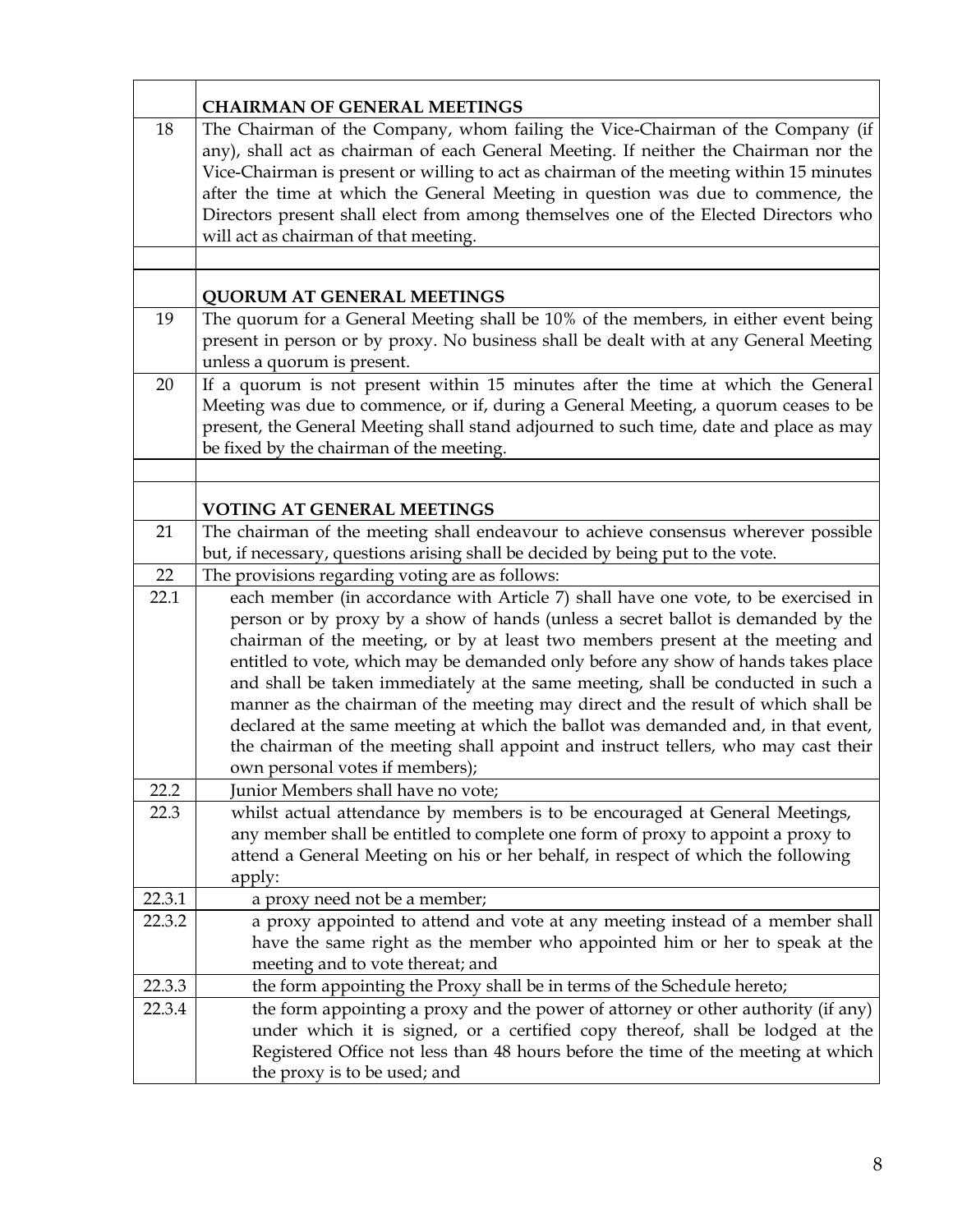| 22.3.5 | no form of proxy shall be valid more than 12 months from the date it was                                                                                                       |
|--------|--------------------------------------------------------------------------------------------------------------------------------------------------------------------------------|
|        | granted.                                                                                                                                                                       |
| 22.4   | in the event of an equal number of votes for and against any resolution, the                                                                                                   |
|        | chairman of the meeting shall have a casting vote as well as any deliberative vote.                                                                                            |
| 23     | At any General Meeting a resolution put to the vote of the meeting shall be voted upon                                                                                         |
|        | by a simple majority of the members who are present and voting thereon, except for                                                                                             |
|        | decisions relating to any of the following Special Resolutions, which shall require to be                                                                                      |
|        | decided upon by not less than 75% of the members present and voting thereon (no                                                                                                |
|        | account therefore being taken of members who abstain from voting or who are absent                                                                                             |
|        | from the meeting), namely:                                                                                                                                                     |
| 23.1   | to alter the name of the Company; or                                                                                                                                           |
| 23.2   | to amend the Purposes; or                                                                                                                                                      |
| 23.3   | to amend these Articles (subject to Article 67); or                                                                                                                            |
| 23.4   | to wind up of the Company in terms of Clause 8 of Section A of the Articles; or                                                                                                |
| 23.5   | all other Special Resolutions.                                                                                                                                                 |
| 24     | A resolution in writing signed by or on behalf of all or a sufficient majority of the                                                                                          |
|        | members (as specified in terms of Article 23) shall be as valid and effective as if the same                                                                                   |
|        | had been passed at a General Meeting of the Company duly convened and held. Such                                                                                               |
|        | resolution may consist of several documents in the same form, each signed by or on<br>behalf of one or more members.                                                           |
| 25     |                                                                                                                                                                                |
|        | The chairman of the General Meeting may, with the consent of a majority of the                                                                                                 |
|        | members present and voting thereat, adjourn the General Meeting to such time, date<br>and place as he or she may determine.                                                    |
|        |                                                                                                                                                                                |
|        |                                                                                                                                                                                |
|        | <b>APPOINTMENT OF DIRECTORS</b>                                                                                                                                                |
| 26     | The affairs, property and funds of the Company shall be directed and managed by a                                                                                              |
|        | Board of Directors. The Board may exercise all such powers of the Company, and may                                                                                             |
|        | on behalf of the Company do all acts as may be exercised and done by the Company,                                                                                              |
|        | other than those required to be exercised or done by the members in a General Meeting,                                                                                         |
|        | and subject always to these Articles and to the provisions of the Act.                                                                                                         |
| 27     | The number of Directors shall be not less than five. Unless otherwise determined by                                                                                            |
|        | special resolution at a General Meeting (but not retrospectively) the number of Directors<br>shall not be more than fifteen.                                                   |
|        | <b>Interim Board</b>                                                                                                                                                           |
| 28     | Upon incorporation of the Company, the following applies with regard to the Interim                                                                                            |
|        | Board of Directors:                                                                                                                                                            |
| 28.1   | The Subscribers (all of whom must be members), and any one or more individual                                                                                                  |
|        | persons whom they choose to co-opt as Co-opted Directors in terms of Article 31,                                                                                               |
|        | shall comprise the Interim Board.                                                                                                                                              |
| 28.2   | The Interim Board shall remain in office until the first General Meeting of the                                                                                                |
|        |                                                                                                                                                                                |
|        |                                                                                                                                                                                |
|        | Company, to be held as soon as practicable after incorporation, at which time each                                                                                             |
|        | Director on the Interim Board shall retire, but shall, if each wishes, remain eligible                                                                                         |
|        | for election thereat (without the period of office between the date of incorporation<br>and the first General Meeting counting as a term of office for the purposes of Article |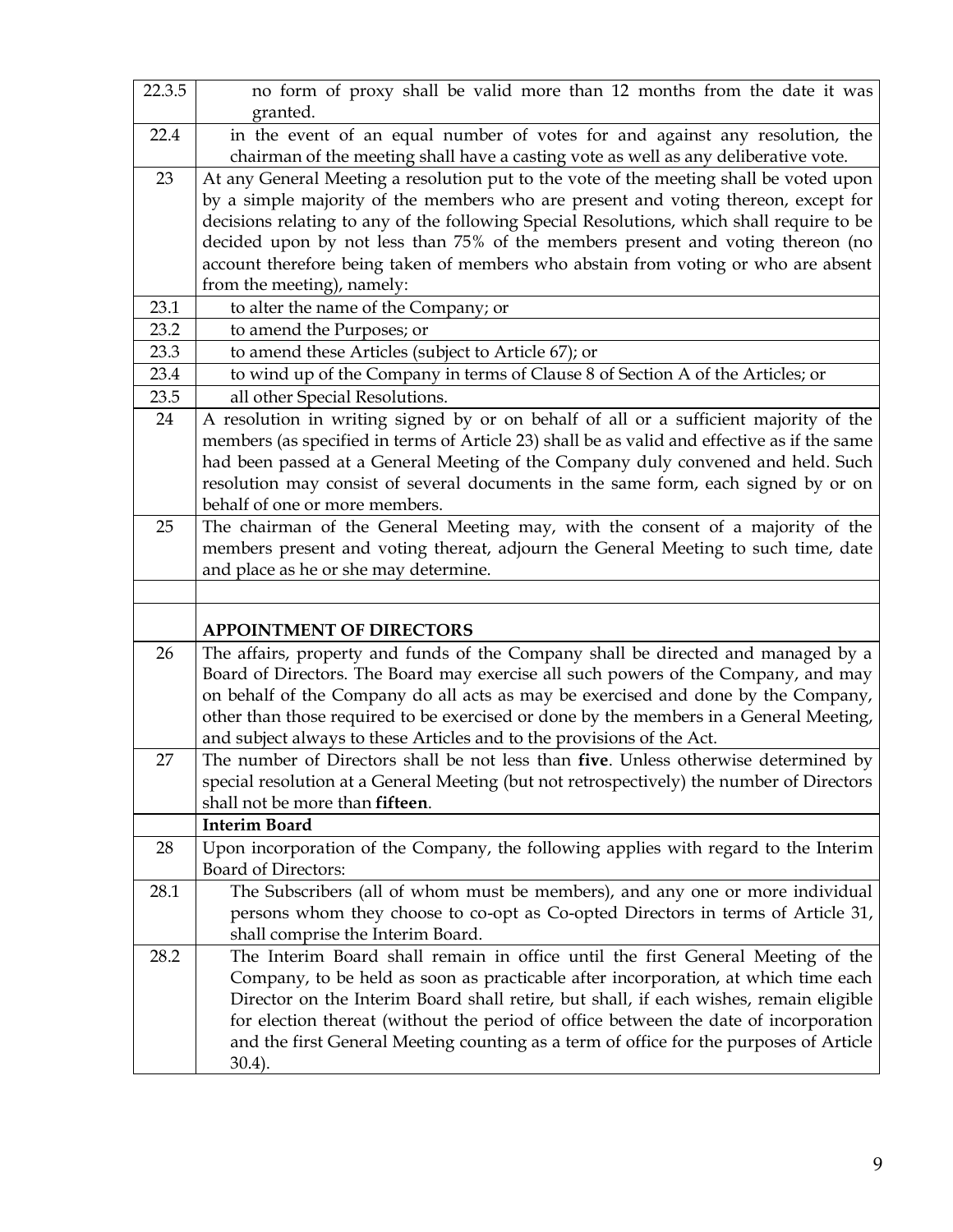|      | <b>Composition of the Board of Directors</b>                                                                                                                                |
|------|-----------------------------------------------------------------------------------------------------------------------------------------------------------------------------|
| 29   | From and after the first General Meeting of the Company, the Board shall comprise the                                                                                       |
|      | following individual persons (a majority of whom shall always be Elected Directors),                                                                                        |
|      | namely:                                                                                                                                                                     |
| 29.1 | up to twelve individual persons or organisations elected as Directors by the                                                                                                |
|      | members in terms of Article 30 ("the Elected Directors"), who must themselves be                                                                                            |
|      | members; and                                                                                                                                                                |
| 29.2 | up to three individual persons co-opted in terms of Article 31 ("the Co-opted                                                                                               |
|      | Directors"), so as to ensure a spread of skills and experience within the Board;                                                                                            |
| 29.3 | who shall meet as often as necessary to despatch all business of the Company as                                                                                             |
|      | specified in the Articles and particularly with reference to the restrictions in the                                                                                        |
|      | quorum for Board meetings specified in Articles 39 and 40.                                                                                                                  |
|      | <b>Elected Directors</b>                                                                                                                                                    |
| 30   | At the first General Meeting held in terms of Articles 28.2 and 29, the members shall                                                                                       |
|      | elect up to twelve Elected Directors, in respect of which the following shall apply:                                                                                        |
| 30.1 | provided that the first General Meeting in terms of Article 28.2 is held before the first                                                                                   |
|      | AGM, there shall be no change in or election of Directors at the first AGM (except to                                                                                       |
|      | the extent of filling any vacancies in the Board left over after the first General                                                                                          |
|      | Meeting or caused by any retirals since);                                                                                                                                   |
| 30.2 | at the second and each subsequent AGM, one-third of the Elected Directors (or the                                                                                           |
|      | nearest number upwards) shall retire from office;                                                                                                                           |
| 31.3 | a retiring Elected Director shall retain office until the close or adjournment of the                                                                                       |
|      | meeting;                                                                                                                                                                    |
| 30.4 | a retiring Director shall be eligible for re-election;                                                                                                                      |
| 30.5 | nomination of any Elected Director, who shall himself or herself be (or be eligible to<br>become) an member, shall be in writing by not less than any two members delivered |
|      | to the Registered Office not less than 7 days prior to the date of the AGM in question                                                                                      |
|      | and wherein the nominee shall confirm his or her willingness to act as an Elected                                                                                           |
|      | Director if elected; and                                                                                                                                                    |
| 30.6 | election of any Elected Director shall be by vote of the members, each member                                                                                               |
|      | having one vote for each vacancy in the Elected Directors on the Board.                                                                                                     |
|      | <b>Co-opted Directors</b>                                                                                                                                                   |
| 31   | Subject to Article 29, up to three individuals may be co-opted from time to time by the                                                                                     |
|      | Board of Directors itself, as follows:                                                                                                                                      |
| 31.1 | subject to Article 31.3, a Co-opted Director shall serve until the next AGM after his                                                                                       |
|      | or her co-option;                                                                                                                                                           |
| 31.2 | a Co-opted Director can be re-co-opted at such next AGM;                                                                                                                    |
| 31.3 | a Co-opted Director can be removed from office at any time by a simple majority of                                                                                          |
|      | the Board; and                                                                                                                                                              |
| 31.4 | for the avoidance of doubt, a Co-opted Director may participate fully in and vote at                                                                                        |
|      | all Board meetings which he or she attends.                                                                                                                                 |
| 32   | The Board may from time to time fill any casual vacancy arising as a result of the retiral                                                                                  |
|      | (or deemed retiral for any reason) of any Elected Director from or after the date of such                                                                                   |
|      | retiral or deemed retiral until the next AGM.                                                                                                                               |
| 32   | The Board shall ensure that a Register of Directors is maintained, which sets out the full                                                                                  |
|      | details of each Director as required for all registration purposes, including the date and                                                                                  |
|      | type of appointment and the date of retiral.                                                                                                                                |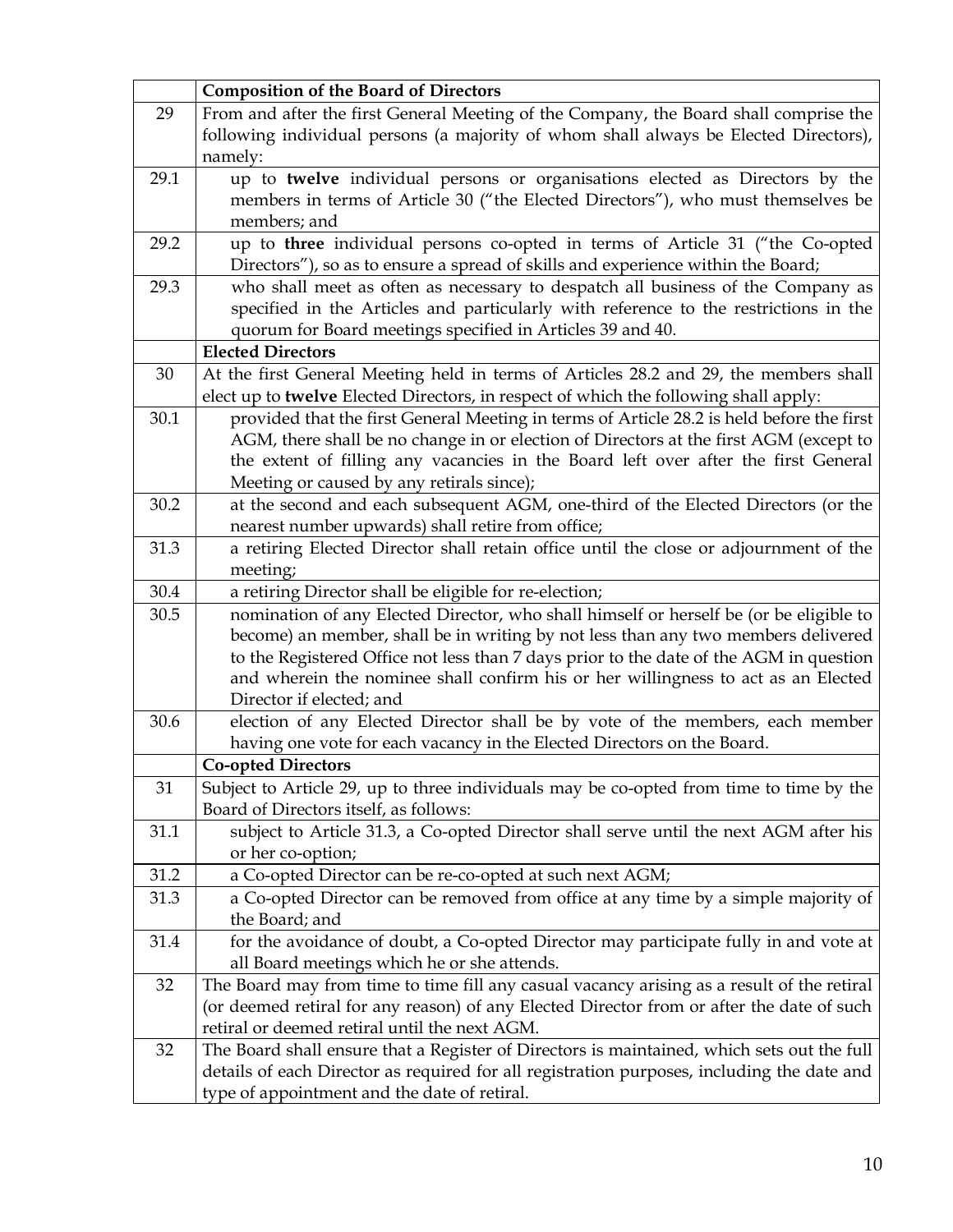|      | <b>RETIRAL OF DIRECTORS</b>                                                                                                                                                                                                                                                                                                                                                                                                                                                                                                                                                                                                                          |
|------|------------------------------------------------------------------------------------------------------------------------------------------------------------------------------------------------------------------------------------------------------------------------------------------------------------------------------------------------------------------------------------------------------------------------------------------------------------------------------------------------------------------------------------------------------------------------------------------------------------------------------------------------------|
| 34   | A Director shall retire or be deemed to retire if:                                                                                                                                                                                                                                                                                                                                                                                                                                                                                                                                                                                                   |
| 34.1 | being an Elected Director, he or she ceases to be a member in terms of Article 13;                                                                                                                                                                                                                                                                                                                                                                                                                                                                                                                                                                   |
| 34.2 | he or she becomes prohibited from being either (i) a charity trustee by virtue of the<br>Charities Act or (ii) a Director by reason of the Act or the Company Directors<br>Disqualification Act 1986, and every statutory modification and re-enactment<br>thereof for the time being in force; or                                                                                                                                                                                                                                                                                                                                                   |
| 34.3 | in terms of section 66(5) of the Charities Act, he or she is considered by the Board to<br>have been in serious or persistent breach of either or both of the duties listed in<br>section 66 of the Charities Act; or                                                                                                                                                                                                                                                                                                                                                                                                                                |
| 34.4 | he or she becomes incapable for medical reasons of fulfilling the duties of a Director<br>and such incapacity, as certified (if necessary) by a medical practitioner, is expected<br>to continue for a period of more than six months from the date or later date of such<br>certification; or                                                                                                                                                                                                                                                                                                                                                       |
| 34.5 | he or she is absent (without permission of the Board) from more than three<br>consecutive meetings of the Board, and the Board resolves to remove him or her<br>from office; or                                                                                                                                                                                                                                                                                                                                                                                                                                                                      |
| 34.6 | by written notice to the Registered Office, he or she resigns as a Director; or                                                                                                                                                                                                                                                                                                                                                                                                                                                                                                                                                                      |
| 34.7 | he or she is removed from office by ordinary resolution in pursuance of section 168<br>of the Act.                                                                                                                                                                                                                                                                                                                                                                                                                                                                                                                                                   |
|      |                                                                                                                                                                                                                                                                                                                                                                                                                                                                                                                                                                                                                                                      |
|      | <b>CHAIRMAN AND VICE-CHAIRMAN</b>                                                                                                                                                                                                                                                                                                                                                                                                                                                                                                                                                                                                                    |
| 35   | The Board shall meet as soon as practicable immediately after each AGM to appoint a<br>Chairman and, if desired, a Vice-Chairman.                                                                                                                                                                                                                                                                                                                                                                                                                                                                                                                    |
|      | PERSONAL INTERESTS                                                                                                                                                                                                                                                                                                                                                                                                                                                                                                                                                                                                                                   |
| 36   | Any Director and/or employee who has a personal interest in any prospective or actual<br>contract or other arrangement with the Company must declare that interest either<br>generally to the Board or specifically to any relevant meeting of the Company. A<br>personal interest includes not only the interest of the Director or employee in question,<br>but also his or her partner, close relative or business associate, or any firm of which he is<br>a partner or employee, or any limited company of which he is a director, employee or                                                                                                  |
| 37   | shareholder of more than 5% of the equity.<br>Additionally, the Board may resolve at any time to require all Directors and employees<br>to deliver a Notice of Relevant Interests to the Registered Office, as they arise and at<br>least annually. In that event, the Board shall determine from time to time what interests<br>shall be relevant interests and shall ensure that a Register of Notices of Relevant<br>Interests is maintained, which shall be open for inspection by both the Board and<br>members of the Company and, with the express prior written approval of the Director<br>or employee concerned, by members of the public. |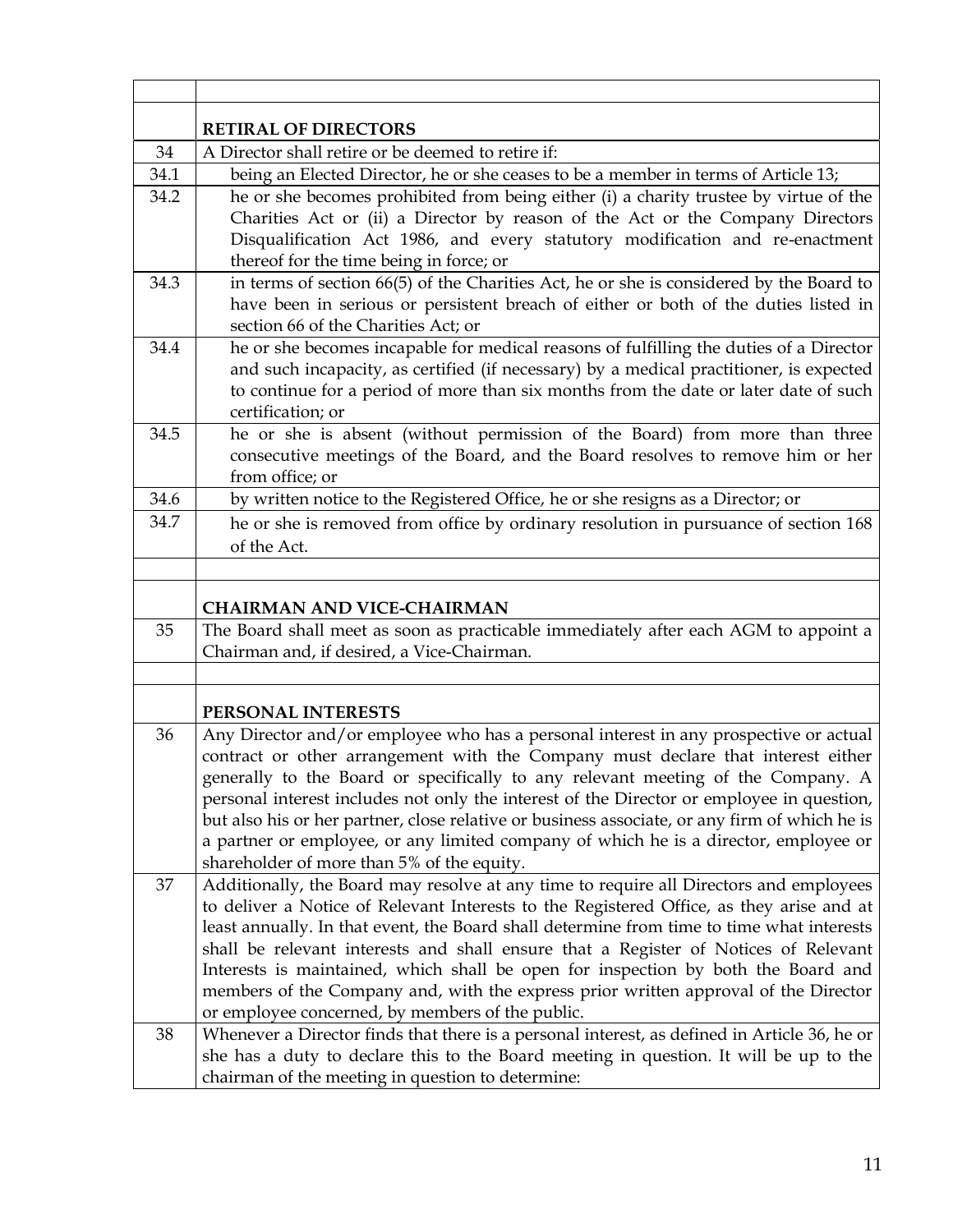| 38.1 | whether the potential or real conflict simply be noted in the Minutes of any relevant<br>meeting, or                                                                                                                                                                                                                                                                                                                                                                                                                                                                                                  |
|------|-------------------------------------------------------------------------------------------------------------------------------------------------------------------------------------------------------------------------------------------------------------------------------------------------------------------------------------------------------------------------------------------------------------------------------------------------------------------------------------------------------------------------------------------------------------------------------------------------------|
| 38.2 | whether the Director in question, whilst being permitted to remain in the meeting in<br>question, must not partake in discussions or decisions relating to such matter, or                                                                                                                                                                                                                                                                                                                                                                                                                            |
| 38.3 | whether the Director in question should be required to be absent during that<br>particular element of the meeting and, in terms of Article 40, where a Director<br>leaves, or is required to leave, the meeting he or she no longer forms part of the<br>quorum thereat.                                                                                                                                                                                                                                                                                                                              |
|      | <b>QUORUM AT BOARD MEETINGS</b>                                                                                                                                                                                                                                                                                                                                                                                                                                                                                                                                                                       |
| 39   | The quorum for Board meetings shall be five, provided that the Elected Directors are<br>always in the majority at any Board meeting. No business shall be dealt with at a Board<br>meeting unless such a quorum is present.                                                                                                                                                                                                                                                                                                                                                                           |
| 40   | A Director shall not be counted in the quorum at a meeting (or at least the relevant part<br>thereof) in relation to a resolution on which, whether because of personal interest or<br>otherwise, he or she is not entitled to vote.                                                                                                                                                                                                                                                                                                                                                                  |
|      |                                                                                                                                                                                                                                                                                                                                                                                                                                                                                                                                                                                                       |
|      | <b>MEETINGS OF THE BOARD OF DIRECTORS</b>                                                                                                                                                                                                                                                                                                                                                                                                                                                                                                                                                             |
| 41   | Meetings of the Board may take place in person or by telephone conference call, video<br>conference call or by any other means approved from time to time by the Board.                                                                                                                                                                                                                                                                                                                                                                                                                               |
| 42   | Not less than 14 clear days' notice in writing shall be given of any meeting of the Board<br>at which a decision in relation to any of the matters referred to in Article 23 is to be<br>made, which notice shall be accompanied by an agenda and any papers relevant to the<br>matter to be decided. All other Board meetings shall require not less than 7 days' prior<br>notice, unless all Directors agree unanimously in writing to dispense with such notice<br>on any specific occasion.                                                                                                       |
| 43   | Any Director may, and on the request of a Director the Company Secretary (if any) shall<br>summon a meeting of the Board by notice served upon all Directors, to take place at a<br>reasonably convenient time and date.                                                                                                                                                                                                                                                                                                                                                                              |
| 44   | The Chairman, whom failing the Vice-Chairman (if any), shall be entitled to preside as<br>chairman of all Board meetings at which he or she shall be present. If at any meeting<br>neither the Chairman nor the Vice-Chairman is present and willing to act as chairman of<br>the meeting within 15 minutes after the time appointed for holding the meeting, the<br>remaining Directors may appoint one of the Elected Directors to be chairman of the<br>Board meeting, which failing the meeting shall be adjourned until a time and date when<br>the Chairman or Vice-Chairman will be available. |
| 45   | The Chairman of the Board meeting shall endeavour to achieve consensus wherever<br>possible but, if necessary, questions arising shall be decided by being put to the vote, on<br>a show of hands only, each Director present having one vote. In the event of an equal<br>number of votes for and against any resolution at a Board meeting, the Chairman of the<br>meeting shall have a casting vote as well as a deliberative vote.                                                                                                                                                                |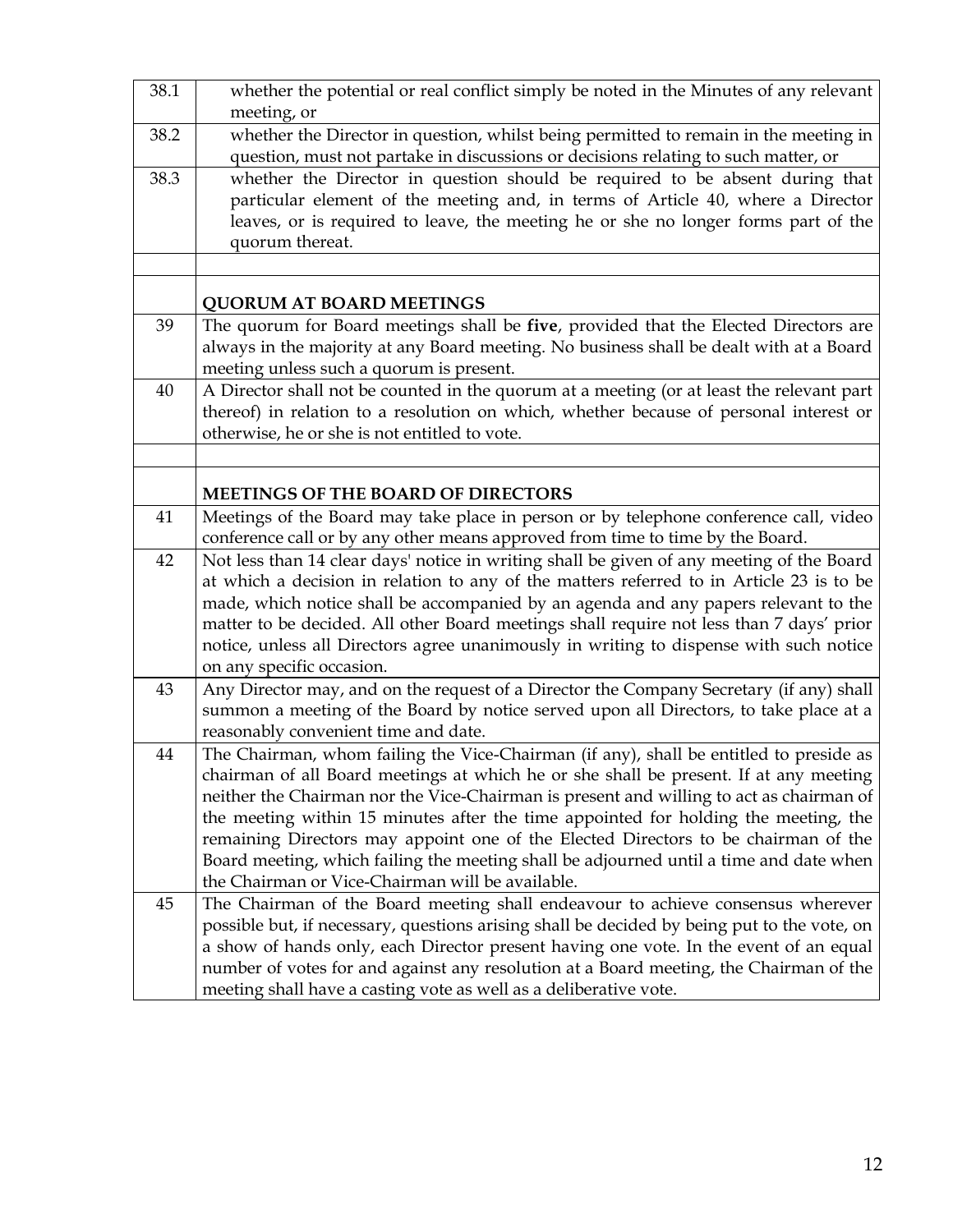| 46 | The Board may delegate any of its powers to sub-committees, each consisting of not less     |
|----|---------------------------------------------------------------------------------------------|
|    | than one Director and such other person or persons as it thinks fit or which it delegates   |
|    | to the committee to appoint. Any sub-committee so formed shall, in the exercise of the      |
|    | powers so delegated, conform to any remit and regulations imposed on it by the Board.       |
|    | The meetings and proceedings of any such sub-committee shall be governed by the             |
|    | provisions of these Articles for regulating the meetings and proceedings of the Board so    |
|    | far as applicable and so far as the same shall not be superseded by any regulations made    |
|    | by the Board. Such sub-committee shall regularly and promptly circulate, or ensure the      |
|    | regular and prompt circulation of, the minutes of its meetings to all Directors.            |
| 47 | The Board shall cause minutes to be made of all appointments of officers made by it and     |
|    | of the proceedings of all General Meetings and of all Board meetings and of sub-            |
|    | committees, including the names of those present, and all business transacted at such       |
|    | meetings and any such minutes of any meeting, if purporting to be signed after              |
|    | approval, either by the chairman of such meeting, or by the chairman of the next            |
|    | succeeding meeting, shall be sufficient evidence without any further proof of the facts     |
|    | therein stated.                                                                             |
| 48 | No alteration of the Articles and no direction given by Special Resolution shall            |
|    | invalidate any prior act of the Board which would have been valid if that alteration had    |
|    | not been made or that direction had not been given.                                         |
| 49 | A resolution in writing (whether one single document signed by all or a sufficient          |
|    | majority of the Directors or all or a sufficient majority of the members of any sub-        |
|    | committee), whether in one or several documents in the same form each signed by one         |
|    | or more Directors or members of any relative sub-committee as appropriate, shall be as      |
|    | valid and effectual as if it had been passed at a meeting of the Board or of such sub-      |
|    | committee duly convened and constituted.                                                    |
| 50 | The Board may act notwithstanding any vacancy in it, but where the number of                |
|    | Directors falls below the minimum number specified in Article 27, it may not conduct        |
|    | any business other than to appoint sufficient Directors to match or exceed that             |
|    | minimum.                                                                                    |
| 51 | The Board may invite or allow any person to attend and speak, but not to vote, at any       |
|    | meeting of the Board or of its sub-committees.                                              |
| 52 | The Board may from time to time promulgate, review and amend any Ancillary                  |
|    | Regulations, Guidelines and/or Policies, subordinate at all times to these Articles, as it  |
|    | deems necessary and appropriate to provide additional explanation, guidance and             |
|    | governance to members.                                                                      |
|    |                                                                                             |
|    | COMPANY SECRETARY, MINUTE SECRETARY, TREASURER                                              |
|    |                                                                                             |
| 53 | The Board may agree that one or more of the Directors fulfil the role(s) of Company         |
|    | Secretary and/or Minutes Secretary and/or Treasurer.                                        |
| 54 | If the Board is unable or chooses not to appoint one or more of the Directors to fulfil the |
|    | role(s) stated in Article 53 it may appoint a Company Secretary and/or Minute Secretary     |
|    | (for the purposes of Article 47) and/or Treasurer for such term and upon such               |
|    | conditions as it may think fit. The appointed Company Secretary and/or Minute               |
|    | Secretary and/or Treasurer may be removed by the Board at any time.                         |
|    |                                                                                             |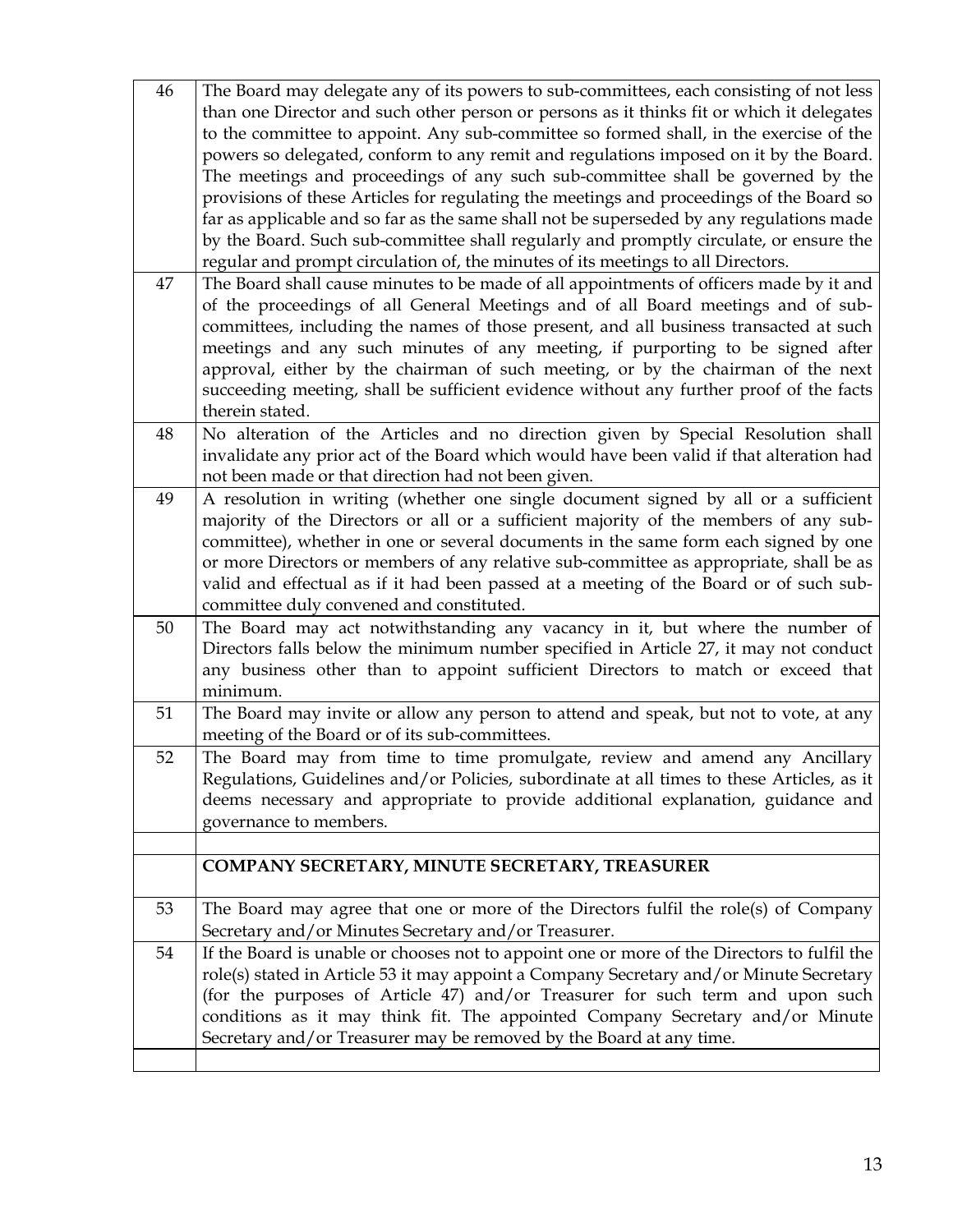|    | <b>HONORARY LIFE MEMBERS</b>                                                                                                                                                                                                                                                                                                                                                                                                                                                                                                                                                                                       |  |
|----|--------------------------------------------------------------------------------------------------------------------------------------------------------------------------------------------------------------------------------------------------------------------------------------------------------------------------------------------------------------------------------------------------------------------------------------------------------------------------------------------------------------------------------------------------------------------------------------------------------------------|--|
| 55 | The members in General Meeting may, on a proposal from the Board, agree to the<br>appointment of one or more Honorary Life Members of the Company. Each Honorary<br>Life Member is entitled to notice of all General Meetings and to attend and contribute to<br>discussion but not vote thereat.                                                                                                                                                                                                                                                                                                                  |  |
|    |                                                                                                                                                                                                                                                                                                                                                                                                                                                                                                                                                                                                                    |  |
|    | <b>FINANCES</b>                                                                                                                                                                                                                                                                                                                                                                                                                                                                                                                                                                                                    |  |
| 56 | The banking account or accounts of the Company shall be kept in such bank or building<br>society and/or banks or building societies as the Board shall from time to time by<br>resolution determine.                                                                                                                                                                                                                                                                                                                                                                                                               |  |
| 57 | All cheques and other negotiable instruments, and all receipts for monies paid to the<br>Company, shall be signed, drawn, accepted, endorsed or otherwise executed, as the case<br>may be, in such manner as the Board shall from time to time by resolution determine.                                                                                                                                                                                                                                                                                                                                            |  |
| 58 | The Board shall ensure that all funds and assets of the Company are applied towards<br>achieving the Purposes.                                                                                                                                                                                                                                                                                                                                                                                                                                                                                                     |  |
|    |                                                                                                                                                                                                                                                                                                                                                                                                                                                                                                                                                                                                                    |  |
|    | <b>ACCOUNTS</b>                                                                                                                                                                                                                                                                                                                                                                                                                                                                                                                                                                                                    |  |
| 59 | The Board shall cause accounting records to be kept in full compliance with the<br>provisions contained in both the Act and the Charities Act.                                                                                                                                                                                                                                                                                                                                                                                                                                                                     |  |
| 60 | The accounting records shall be kept at such place or places as the Board shall think fit<br>and shall always be open to the inspection of the Directors.                                                                                                                                                                                                                                                                                                                                                                                                                                                          |  |
| 61 | No member shall (unless he/she is a Director) have any right of inspecting any<br>accounting or other records, or any document of the Company, except as conferred by<br>statute or authorised by ordinary resolution of the Company.                                                                                                                                                                                                                                                                                                                                                                              |  |
| 62 | At each AGM, the Board shall provide the members with a copy of the accounts for the<br>period since the last preceding accounting reference date or (in the case of the first<br>account since the incorporation of the Company).                                                                                                                                                                                                                                                                                                                                                                                 |  |
|    |                                                                                                                                                                                                                                                                                                                                                                                                                                                                                                                                                                                                                    |  |
|    | <b>NOTICES</b>                                                                                                                                                                                                                                                                                                                                                                                                                                                                                                                                                                                                     |  |
| 63 | A notice may be served by the Company upon any member, either personally or by<br>sending it by post, fax, e-mail or other appropriate electronic means, addressed to such<br>member at his or her or its address as appearing in the Register of Members.                                                                                                                                                                                                                                                                                                                                                         |  |
| 64 | Any notice, whether served by post or otherwise, shall be deemed to have been served<br>on the day following that on which the letter containing the same is put into the post or<br>is otherwise despatched.                                                                                                                                                                                                                                                                                                                                                                                                      |  |
| 65 | The business of the Company and all its correspondence with and notification to or<br>from members may be conducted equally validly and effectively if transmitted by fax, e-<br>mail or other appropriate electronic means (except where a member specifically requests<br>all such correspondence and notification by post) or otherwise if publicised on the<br>website of the Company where the Company has advised each member of this in<br>accordance with the Act and has taken due steps to notify by other reasonable means all<br>other members who state that they do not have access to the internet. |  |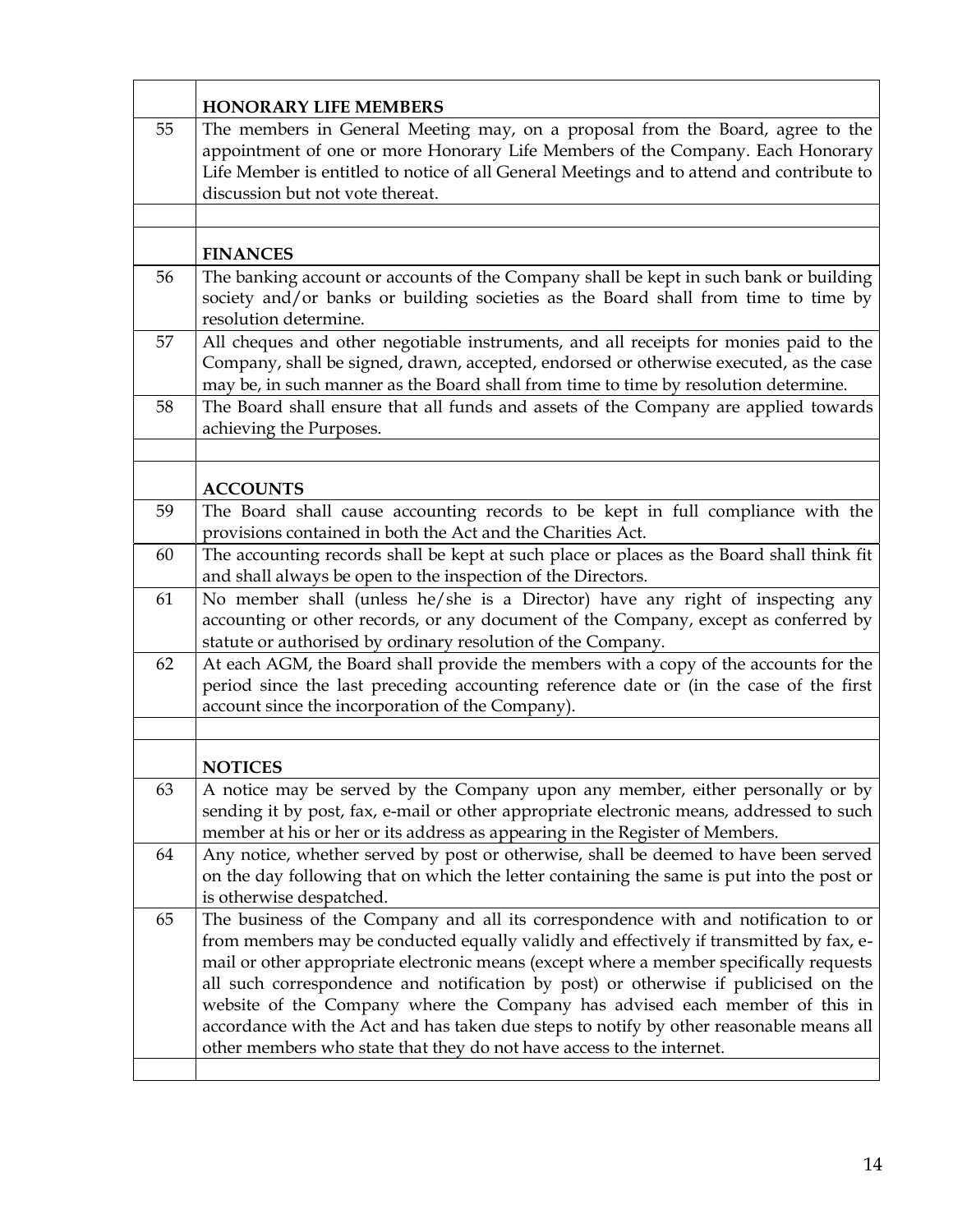|      | <b>INDEMNITY</b>                                                                                                                                                                                                                                                                                                                                                                                                                                                                                                                                                                                                                                                                                                                                                                                 |
|------|--------------------------------------------------------------------------------------------------------------------------------------------------------------------------------------------------------------------------------------------------------------------------------------------------------------------------------------------------------------------------------------------------------------------------------------------------------------------------------------------------------------------------------------------------------------------------------------------------------------------------------------------------------------------------------------------------------------------------------------------------------------------------------------------------|
| 66   | Subject to the terms of the Act and the Charities Act and without prejudice to any other<br>indemnity, the Directors, or member of any sub-committee, the Company Secretary (if<br>any), Treasurer and all employees of the Company shall be indemnified out of the funds<br>of the Company against any loss or liability (including the costs of defending<br>successfully any court proceedings) which he, she or they may respectively incur or<br>sustain, in connection with or on behalf of the Company and each of them shall be<br>chargeable only for so much money as he or she may actually receive and they shall not<br>be answerable for the acts, receipts, neglects or defaults of each other, but each of them<br>for his or her own acts, receipts, neglects or defaults only. |
|      | <b>ALTERATION TO THE ARTICLES OF ASSOCIATION</b>                                                                                                                                                                                                                                                                                                                                                                                                                                                                                                                                                                                                                                                                                                                                                 |
| 67   | Any alteration to these Articles may be made only upon the following conditions:                                                                                                                                                                                                                                                                                                                                                                                                                                                                                                                                                                                                                                                                                                                 |
| 67.1 | upon the decision of not less than 75% of the members present and voting at a<br>General Meeting called specifically (but not necessarily exclusively) for the purpose<br>in terms of Article 23;                                                                                                                                                                                                                                                                                                                                                                                                                                                                                                                                                                                                |
|      | and                                                                                                                                                                                                                                                                                                                                                                                                                                                                                                                                                                                                                                                                                                                                                                                              |
| 67.2 | with the written consent of the Office of the Scottish Charity Regulator (and its<br>successors) in terms of section 16 of the Charities Act.                                                                                                                                                                                                                                                                                                                                                                                                                                                                                                                                                                                                                                                    |
|      | <b>DISSOLUTION</b>                                                                                                                                                                                                                                                                                                                                                                                                                                                                                                                                                                                                                                                                                                                                                                               |
| 68   | Clause 7.1, 7.2, 8.1 and 8.2 inclusive of Section A of the Articles of Association of the<br>Company, relating to the winding up and dissolution of the Company, shall have effect<br>in relation to the winding up and dissolution of the Company.                                                                                                                                                                                                                                                                                                                                                                                                                                                                                                                                              |